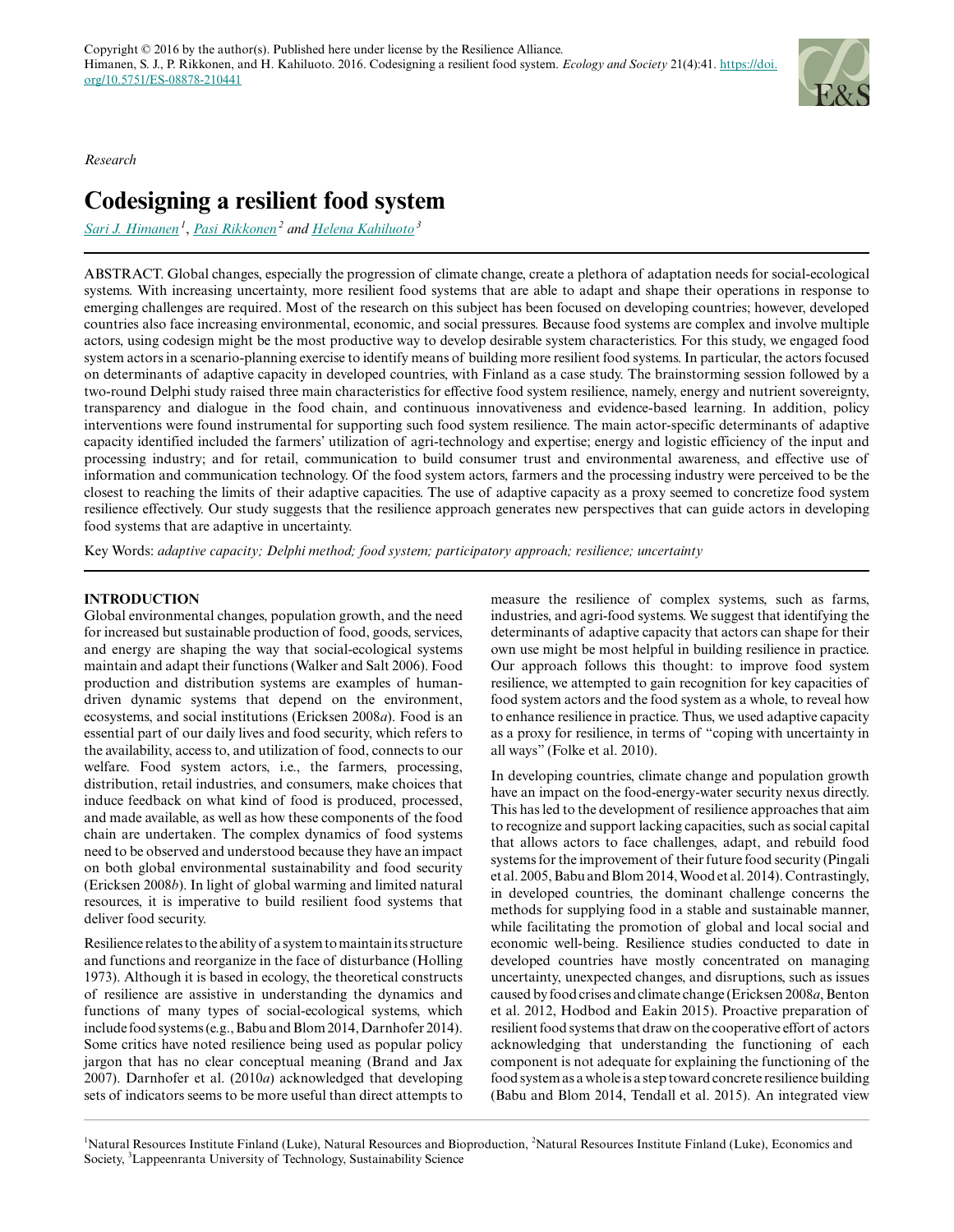incorporates the analysis and design of supporting institutions and policies as well. However, to our knowledge, there is a dearth of studies that involve food system actors in the identification of the contribution they can make to food system resilience in developed countries. Our study gathered the views of actors on food system resilience from all main levels of the food system. Finland was selected as a case study because it represents a typical open and globally integrated food system. Because it is also one of the most northern countries that practices agriculture and is dependent on global trade, Finland faces both rapidly advancing climate change and strong volatility in the markets.

Comprehensively including actors and processing information in an iterative manner can assist in dealing with complicated multiactor issues, such as food system development. For example, scenario-based modeling of food security under climate change has been supported by involving relevant actors (Vervoort et al. 2014). Multiactor dialogue is beneficial for recognizing potential synergies and avoiding trade-offs or the amplification of risks (Tendall et al. 2015). It might also be easier to collectively recognize indications of reaching the limits of the ability to adapt in a food system, and factors that may attract or distance system collapse (Dow et al. 2013). In addition, participatory platforms can create equity-supporting, cost-effective, and innovative ways of system transformations (Walker et al. 2002, Aldunce et al. 2015). Thus, by engaging actors within an iterative process of codesigning a more resilient food system, the dynamics within the entire food system become more visible to all actors. Optimally, the expertise of all actors is utilized to benefit the whole food system. Our study exemplifies the creation of such a platform for codesigning a resilient food system.

The aim of this study was to identify key determinants of adaptive capacity for food system actors and for the food system as a whole. The study utilized the operating environment of industrial European countries, by drawing on Finland as a case study. Contrasting future scenarios, which mirrored the high uncertainty presented by potential changes, were used to allow actors to envision the determinants of adaptive capacity that improve resilience in all these situations. In addition, we investigated the opinions of actors regarding the often-mentioned determinant of adaptive capacity, i.e., diversity, for resilience (Norberg et al. 2008, Lin 2011, Kahiluoto et al. 2014, Hodbod and Eakin 2015), and the limits to adaptation that determine the need for transformation of the system (Dow et al. 2013). A resilient food system was defined as a system that is able to persist, adapt, and transform under conditions of uncertainty (Folke et al. 2010).

## **METHODS**

The study approach consisted of three steps (Table 1). The first step operationalized the concepts of adaptive capacity and resilience in food systems during a brainstorming workshop, which included food system actors as participants, to aid planning for the next two steps of the research process. The second step examined the determinants of adaptive capacity of the actors and the entire food system, and the third step linked these characteristics to practical means required for enhancing food system resilience.

Finland's food system is representative of the systems found in other European industrial countries and the United States in terms of the consolidation of the food and retail industries. The two leading retailers had shares of 46% and 33% of total national Finnish retail sales in 2014 (Niemi and Ahlstedt 2015). Finland represents the Common Agricultural Policy (CAP) of the European Union (EU) countries in terms of regulation of primary production. Primary agricultural production has undergone rapid farm consolidation, from there being 95,000 farms with an average cropping area of ca. 23 hectares in 1994 to 56,000 farms with ca. 41 hectares in 2014 (Niemi and Ahlstedt 2015). Finnish farms are smaller than those in main agricultural EU member countries but larger than those in many of the new member states, such as Poland (Eurostat 2015). The agrochemical input industry mostly comprises of transnational actors. Large amounts of protein fodder and its raw material is imported, constituting a 42% share of inputs used for producing animal feed (Knuuttila and Vatanen 2015). The two main processing industries in Finland are milk production and meat product processing. The raw materials for Finnish food manufacturers are mostly domestic in origin, with a 22% import share found in milk product processing as well as in bakery products, and 21% in meat processing (Knuuttila and Vatanen 2015).

The Delphi method, which is widely used in futures studies, was selected to be used in the study to allow various actors' views to be shared and for feedback to be given, which could lead to the enrichment of the actors' perspectives. Linstone and Turoff (1975) characterized Delphi as a method for structuring a group communication process that is effective in allowing a group of individuals as a whole to address a complex problem. Two irreducible elements of the Delphi technique are: (1) anonymity and (2) feedback and iterative rounds. The Delphi technique has been used in studies of policy-related research questions (Rikkonen and Tapio 2009, Frewer et al. 2011, Tapio et al. 2011). These are often multifaceted, create divergence in opinions on the best means to solve a problem, and suggest multiple alternative or integrated solutions. Current applications of Delphi utilize online tools to maximize a range of expert opinions and generate knowledge and insights efficiently (Steinert 2009, Varho et al. 2016). Consequently, the Delphi technique is well suited for studying the resilience of food systems, because during the process, one can easily engage multiple actors, familiar with and possessing varying interests on food system dynamics, in dialogue.

We included actors from all levels of the food system, from primary production to the input and processing industry, retail, and consumption, as well as support systems, such as research, governance, and policy making, as the target group of our study. A food system was defined as food supply and demand, including all the supporting networks.

#### **Step 1: Brainstorming workshop to unpack meaning of resilience and set the stage for the study**

A brainstorming workshop (Step 1 in Table 1), which assisted in the design of the following Delphi process, took place for three hours on 29 August 2011. The research team identified persons who possessed exceptionally wide knowledge and acted in key positions in the Finnish food system (farming, processing, retail, consumers, and global food security perspectives included). Of the 12 people invited to participate, 7 ultimately attended the brainstorming session. The group consisted of representatives from the Finnish farmers' union, a member of a retail union, two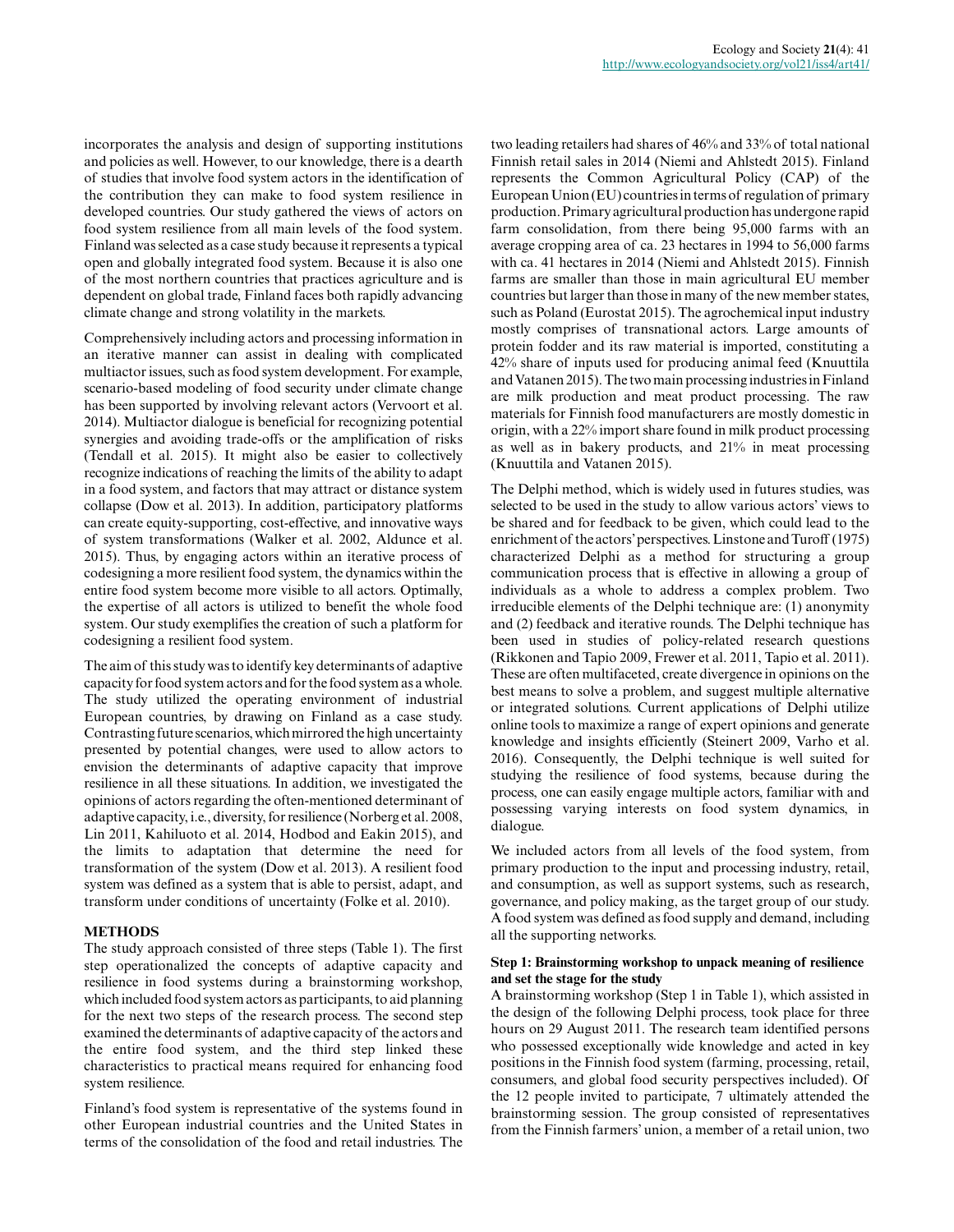## **Table 1**. Outline of the study.

| Main objective                                                                                                                   | Data collection method                                                                                                                                                                                                          | Analysis of data                                                                                                           | Outcomes                                                                                                                                                                               |
|----------------------------------------------------------------------------------------------------------------------------------|---------------------------------------------------------------------------------------------------------------------------------------------------------------------------------------------------------------------------------|----------------------------------------------------------------------------------------------------------------------------|----------------------------------------------------------------------------------------------------------------------------------------------------------------------------------------|
| Step 1: Testing the concepts<br>of adaptive capacity and<br>resilience as perceived by<br>actors: relating theory to<br>practice | Brainstorming workshop for invited food-<br>system actors with two "what if" cases and<br>three contrasting future scenarios presented                                                                                          | Qualitative content analysis of lists<br>written by the actors and<br>transcription of conversations                       | Knowledge on how actors perceive<br>the concepts of adaptive capacity<br>and resilience, used as background<br>information for the Delphi process                                      |
|                                                                                                                                  | Brainstorm participants individually listing<br>and discussing together: what determines<br>the adaptive capacity of the actors and of<br>the food system in such situations? Who<br>should act and how, to enhance resilience? | As above.                                                                                                                  | Listing of the determinants of<br>adaptive capacity actor-wise and for<br>the whole food system, and means<br>for enhancing food-system resilience,<br>used as input for steps 2 and 3 |
| Step 2: Seeking the<br>determinants of adaptive<br>capacity in food systems                                                      | Delphi questionnaire, round 1:<br>Evaluation of brainstorm-originating<br>determinants of adaptive capacity                                                                                                                     | Quantitative ranking of the listed<br>determinants of adaptive capacity<br>actor-wise and for the whole food<br>system     | Ordinal listing of the most<br>important determinants of adaptive<br>capacity actor-wise and for the<br>whole food system                                                              |
|                                                                                                                                  | Delphi questionnaire, round 2:<br>Reevaluation of the ranking of adaptive<br>capacity determinants                                                                                                                              | Qualitative analysis on the feedback                                                                                       | Main determinants for the adaptive<br>capacity of food-system actors                                                                                                                   |
|                                                                                                                                  | Delphi questionnaire, round 1:<br>Identification of the determinants of<br>adaptive capacity of the food system under<br>different scenarios (Niemi and Rikkonen<br>2010)                                                       | Qualitative analysis on the<br>adaptations and determinants                                                                | Characterization of the scenario-<br>specific adaptation strategies                                                                                                                    |
|                                                                                                                                  | Delphi questionnaire, round 1: Open-ended<br>questions on the role of diversity for<br>adaptive capacity and the limits of adaptive<br>capacity                                                                                 | Qualitative analysis of actors' views<br>on the role of diversity and the<br>limits of actor adaptive capacity             | Arguments on the role of diversity<br>and the limits of actor adaptive<br>capacity, used as input for step 3                                                                           |
| Step 3: Linking food system<br>adaptive capacity and means<br>for enhancing resilience                                           | Delphi questionnaire, round 1:<br>Identification of the determinants of<br>adaptive capacity of the food system<br>irrespective of the scenarios (under a<br>turbulent and hard-to-predict future)                              | Qualitative analysis of the<br>determinants                                                                                | Thematization of system-wide<br>characteristics of a resilient food<br>system: eight themes                                                                                            |
|                                                                                                                                  | Delphi questionnaire, round 2:<br>Evaluation of Delphi round 1 arguments on<br>the role of the eight themes for determining<br>food-system resilience                                                                           | Quantitative assessment on the<br>unity of opinions and importance of<br>the characteristics for food-system<br>resilience | Thematization of system-wide<br>characteristics of a resilient food<br>system: three main themes                                                                                       |
|                                                                                                                                  | Delphi questionnaire, round 2:<br>Evaluation of the role of diversity for<br>resilience of food systems and the limits of<br>actor adaptive capacity                                                                            | Quantitative assessment on the<br>unity of opinions                                                                        | Outline of the role of diversity for<br>resilience and recognized limits of<br>actor adaptive capacity                                                                                 |
|                                                                                                                                  | Delphi questionnaire, round 2:<br>Evaluation of the means for enhancing<br>resilience                                                                                                                                           | Ranking of the means for enhancing A codesigned plan to support<br>resilience and listing of new<br>suggestions            | resilience                                                                                                                                                                             |

business representatives who held core positions within industry and retail, and three participants with agro-ecological and socioeconomic scientific expertise about food systems.

The workshop was organized under the title of "Food and resilience: what would help food system maintain function in a turbulent future?" The researcher facilitating the workshop presented the concept and theory behind building resilience and how adaptive capacity, being easier to operationalize than resilience, is used as a proxy for resilience. Two "what-if" cases of unexpected, abrupt events (a shock either on the supply or the demand side of the food chain) were then presented as follows: (1) how would we respond if energy prices increased 10-fold, and (2) how would we respond if Finland suddenly received 500,000 immigrants from an area struck by catastrophe. The situations helped to illustrate the challenge of the unpredicted from the viewpoints of different actors. The second part of the workshop utilized an earlier foresight study conducted by Niemi and

Rikkonen (2010) for contrasting scenarios, to widen the perspective of the actors on alternative driving forces that could plausibly create uncertainty in food systems. In these scenarios, two key dimensions were varied, namely, (1) the strength of public policy versus market orientation, and (2) the competitiveness of the Finnish agri-food system (Fig. 1). Climate change and the scarcity of fossil fuels were described as decisive driving forces. Three scenarios (1, 2, and scenarios 3 and 4 combined) were presented by the facilitator. Key determinants of the adaptive capacity of actors and the entire food system were listed, by each participant, first in the what-if cases, second in each scenario, and third as an unknown future consideration, irrespective of the scenarios, and then jointly discussed in the workshop. Lastly, the means for supporting food system resilience, namely, who should act and how, were discussed. The lists of determinants written by participants and transcribed conversations were used in designing the Delphi process.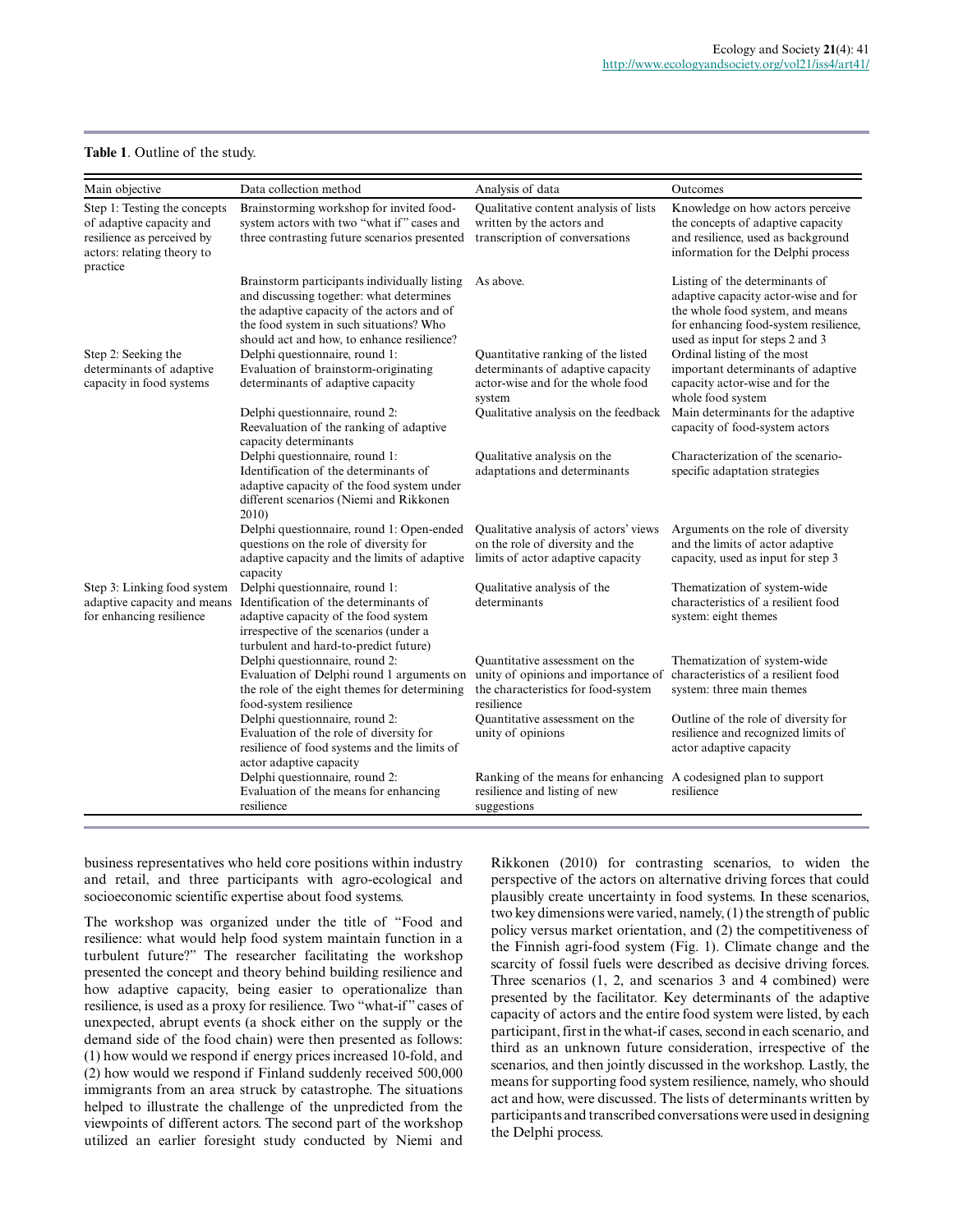## **Fig. 1**. The alternative scenarios introduced to the Delphi panelists (based on Niemi and Rikkonen 2010).



#### **Step 2: Recognizing determinants of adaptive capacity**

## *The actors' expert panel*

Two rounds of the Delphi process were performed via the Internet using Webropol 1.0 software (Webropol Oy 2002) in December 2011. In the first Delphi round, 76 representatives of the Finnish food system (including participants of the brainstorming session) were invited to take part in the panel via e-mail. The aim was to comprehensively and inclusively reach all the sectors that actors operated in and important areas of expertise. The resulting panel consisted of 18 people (representing a 24% response rate), as shown in Figure 2. Twelve of the panelists were male and six were female. The second round questionnaire was sent to the first round panelists, of which eight people responded (42%).

**Fig. 2**. Main sectors of activity and expertise areas of the Delphi panelists ( $n = 18$ ).



In the first round of the Delphi, the suggestions collected during the brainstorming session for the determinants of adaptive capacity for primary production, input industry, processing industry, and for the retail sector, as well as for the food system as a whole, were ranked for importance, with the opportunity offered to rationalize the opinions (the full lists are shown in Appendix 1 Table A1.1). The average importance values were calculated for each determinant, and 10 actor-specific and food system-wide determinants of adaptive capacity with highest means were reevaluated in the second round of the Delphi. The panelists were able to comment on any need for reorganization or supplementation of the listings.

In the first Delphi round, open-ended questions were used to characterize food systems, which would be able to function well in the four contrasting scenarios in Niemi and Rikkonen (2010), with the "business as usual" scenario omitted (Table 2). Scenariospecific adaptations were listed. Open-ended questions were also used for gathering the panelists' perspectives on the role of diversity for the adaptive capacity of food systems. Diversity has been suggested as one major influence of adaptive capacity and resilience for farming (Lin 2011), food systems (Hodbod and Eakin 2015), adaptive networks in social-ecological systems (Norberg et al. 2008), and general resilience (Carpenter et al. 2012). Therefore, we asked panelists about (1) the positive and negative aspects of diversity at different levels and operations within the food system, (2) the level at which diversity has the largest and smallest roles (if any role at all), (3) what type of diversity is the most meaningful when thinking of adaptive capacity, and (4) the impacts of concentration and effective coordination versus diversification and the specific actions that these are important for in food systems. Because the connection between diversity and resilience builds on earlier literature, this part of the study followed a more theory-based approach. Opinions with the highest consensus, as well as those with the greatest divergence from the consensus, were reevaluated in the second Delphi round.

The first round questionnaire also aimed to investigate what changes would have the potential to induce exceeding the adaptive capacity of the food system and would therefore force the whole food system to transform. Finally, panelists were able to give their opinions on which actor levels within the Finnish food system are nearest to reaching the limits of their adaptive capacity and why. These were reevaluated in the second Delphi round.

#### **Step 3: Means for enhancing resilience**

In the first round of the Delphi questionnaire, an open-ended question was used to characterize food systems that would be able to continue functioning well when faced with a turbulent and unpredictable future, irrespective of the scenarios listed in the earlier questions. The characteristics suggested by respondents were analyzed using qualitative content analysis, by examining all the data, cutting and sorting arguments related to a shared theme, and labeled as the main theme with potential subthemes presented in the arguments. Eight main themes, which were identified as being important for the resilience of food systems, were then reassessed in the second round of the Delphi by including the arguments with the greatest consensus or divergence in opinions among the panel members in these themes. The responses were quantified for opinion consensus and on their relative importance for resilience. Finally, three main themes, which showed the greatest convergence of opinions within the panel and were considered as important for food system resilience on the basis of both Delphi rounds, were identified. The suggestions that had originated in the brainstorming session and the first round of the Delphi on the means to support the resilience of the food system were also quantitatively assessed for their usefulness in the second round of the Delphi, along with an opportunity being offered to suggest additional alternatives.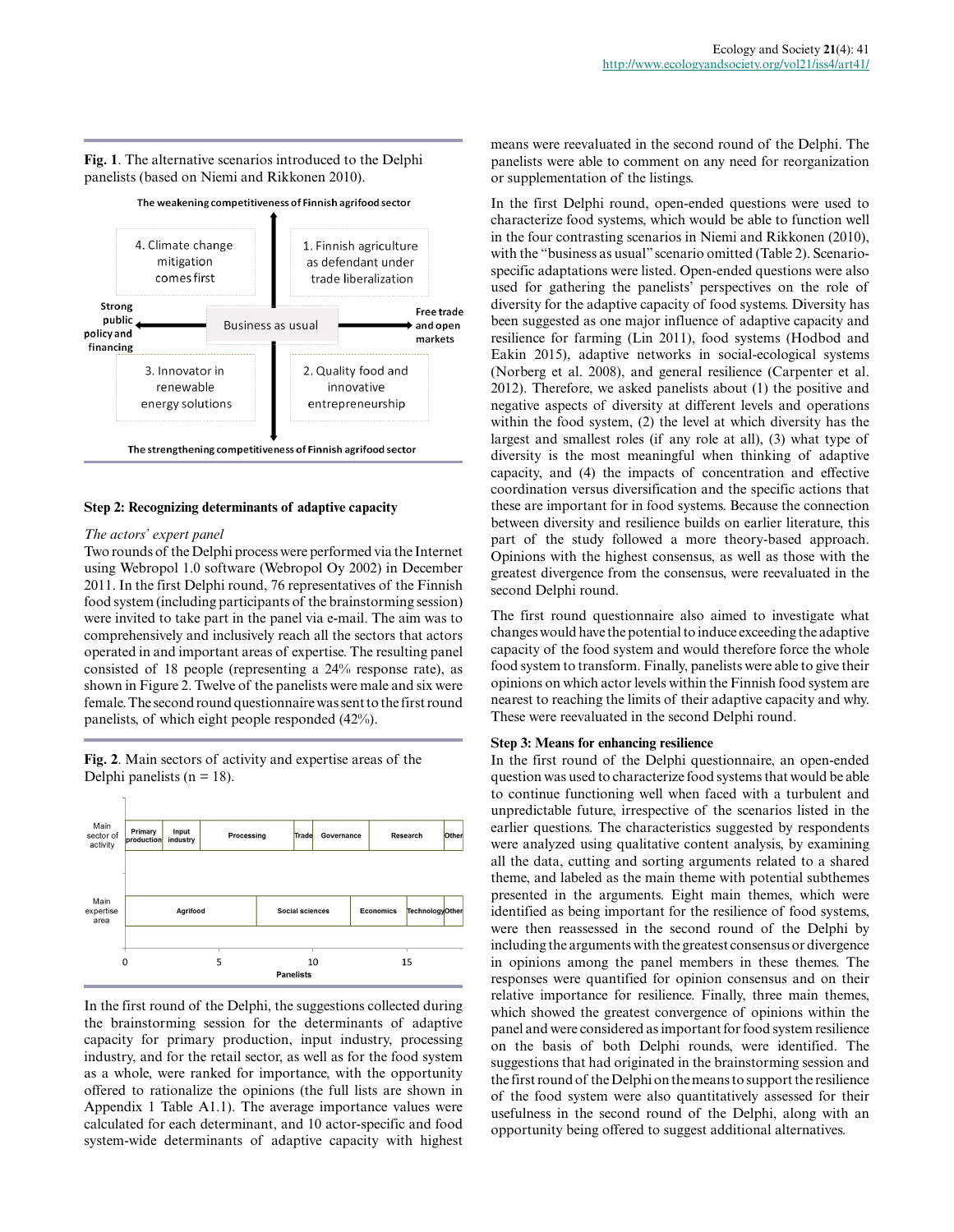**Table 2**. Delphi panel views on potential adaptations of food systems to various future scenarios in Finland (Niemi and Rikkonen 2010), and the actors and actions having a key role in each scenario.

| Scenario                      | 1: Finnish agriculture as<br>defendant under trade<br>liberalization                                                                                                                                                                                                                                                                                   | 2: Quality food and<br>innovative entrepreneurship                                                                                                                                                                                                                                                                                                                                                                                                     | 3: Innovator in renewable<br>energy solutions                                                                                                                                                                                                                                                                                                                                                                                                                            | 4: Climate change mitigation<br>comes first                                                                                                                                                                                                                                                                                                                                                         |
|-------------------------------|--------------------------------------------------------------------------------------------------------------------------------------------------------------------------------------------------------------------------------------------------------------------------------------------------------------------------------------------------------|--------------------------------------------------------------------------------------------------------------------------------------------------------------------------------------------------------------------------------------------------------------------------------------------------------------------------------------------------------------------------------------------------------------------------------------------------------|--------------------------------------------------------------------------------------------------------------------------------------------------------------------------------------------------------------------------------------------------------------------------------------------------------------------------------------------------------------------------------------------------------------------------------------------------------------------------|-----------------------------------------------------------------------------------------------------------------------------------------------------------------------------------------------------------------------------------------------------------------------------------------------------------------------------------------------------------------------------------------------------|
| Description                   | The liberalization of agricultural<br>products, centralization<br>increases, markets the decisive<br>driver for action                                                                                                                                                                                                                                 | Decentralized local learning<br>based development,<br>multisectoral<br>entrepreneurship, local food a<br>marketing asset                                                                                                                                                                                                                                                                                                                               | Renewables and energy<br>innovations strengthen<br>agriculture, consumers value<br>eco-efficiency                                                                                                                                                                                                                                                                                                                                                                        | Mitigation and adaptation to<br>climate change a priority in<br>society solutions sought from<br>nuclear energy                                                                                                                                                                                                                                                                                     |
| Key adaptations<br>envisioned | Polarizing food systems:<br>enlarging units and niche<br>production combined<br>Economy of scale, e.g.,<br>cooperation<br>Large and efficient farms<br>Specialization for niche markets<br>Local food systems<br>Innovative domestic food<br>products<br>When no imported protein feed,<br>animal production reduced<br>Food sovereignty of households | Shorter production chains<br>Transparency increases<br>High-value food<br>Strict quality regulations<br>Local food efficiently<br>produced, marketed, and<br>distributed<br>Logistical challenges<br>Innovative marketing<br>channels<br>Novel local cooperations<br>Information and<br>communication technology<br>connects producers and<br>consumers<br>Food price increase<br>Direct sales<br>Novel small enterprises in all<br>food-system levels | Bio-economy via research<br>and added value<br>Renewable energy sources:<br>wind, solar, bioenergy<br>Less dependency on<br>imported energy<br>Energy production becomes<br>integral part of farming<br>Countryside as carbon sink<br>Less food waste<br>Nutrient cycling across food<br>system<br>Environmental footprints<br>emphasized<br>Payments for ecosystem<br>services<br>Research-based food<br>systems<br>Export of water-intensive<br>milk and meat products | Regulated cropping and<br>seasonal diets. Climate<br>change increases production<br>and risks<br>Carbon-neutral food systems<br>Large, energy-sovereign units<br>Field cropping replaces<br>animal husbandry<br>Permanent field crops cover<br>the soil year round<br>Agricultural area remains<br>stable<br><b>Effective</b> logistics<br>Shorter transport distances<br>Strict policy regulations |
| Key actors and<br>actions     | Research and product<br>development is central<br>Import secures the processing<br>industry<br>Retail supports domestic<br>agriculture and processing<br>Policies and regulations ensure<br>competitiveness                                                                                                                                            | Farmers need to learn and<br>innovate<br>Transition from large-scale<br>processing to local processing<br>Transition from hypermarkets<br>to local groceries<br>More consumer<br>communication<br>Communal decision makers<br>support local food                                                                                                                                                                                                       | More research focus on<br>developing bio-economy<br>Novel business<br>opportunities via networks<br>around biomaterials                                                                                                                                                                                                                                                                                                                                                  | Primary production affected<br>foremost<br>Retail aims to minimize food<br>transport                                                                                                                                                                                                                                                                                                                |

## **Statistical analysis**

As outlined in Table 1, both qualitative content analysis and basic quantitative analyses (rating of importance) were used to describe the data. Mean values and standard deviations were calculated using IBM SPSS Statistics for Windows 20.0 (IBM Corporation 2011).

#### **RESULTS**

#### **Making sense of resilience**

## *Global changes and the resilience of food systems*

Global population growth and developing countries' increasing purchasing power were identified by participants of the brainstorming session as potential external key drivers that could affect developed countries' food systems in the future. When food shortages appear, prices change and volatility occurs, which in turn could lead to local political crises and security issues. Economic and natural resource reserves, as well as stable institutional structures, were found to be assets in dealing with

unexpected sudden events or conditions for Finland because it is vulnerable given the distant northern location of the nation and its dependence on overseas imports. In a global crisis, local agricultural production and management of logistics were considered imperative, and global trade and trust can also counteract the negative impacts of such crises. It was suggested that the worst conditions would stem from total international isolation. In this case, the national sovereignty of protein crops, nutrient cycling, and the availability of energy were raised as the most important considerations for food system functioning.

The participants of the brainstorming session discussed how all food system actors influence the functioning of the system in crisis situations, and it is difficult to predict which actors play the largest role in each crisis. Both the challenges for preserving food system operations and the ability to take on novel opportunities in response to unexpected events were discussed by the group, and rapid adaptations and agility to changing direction (if required) were noted as being key for building resilience in times of uncertainty.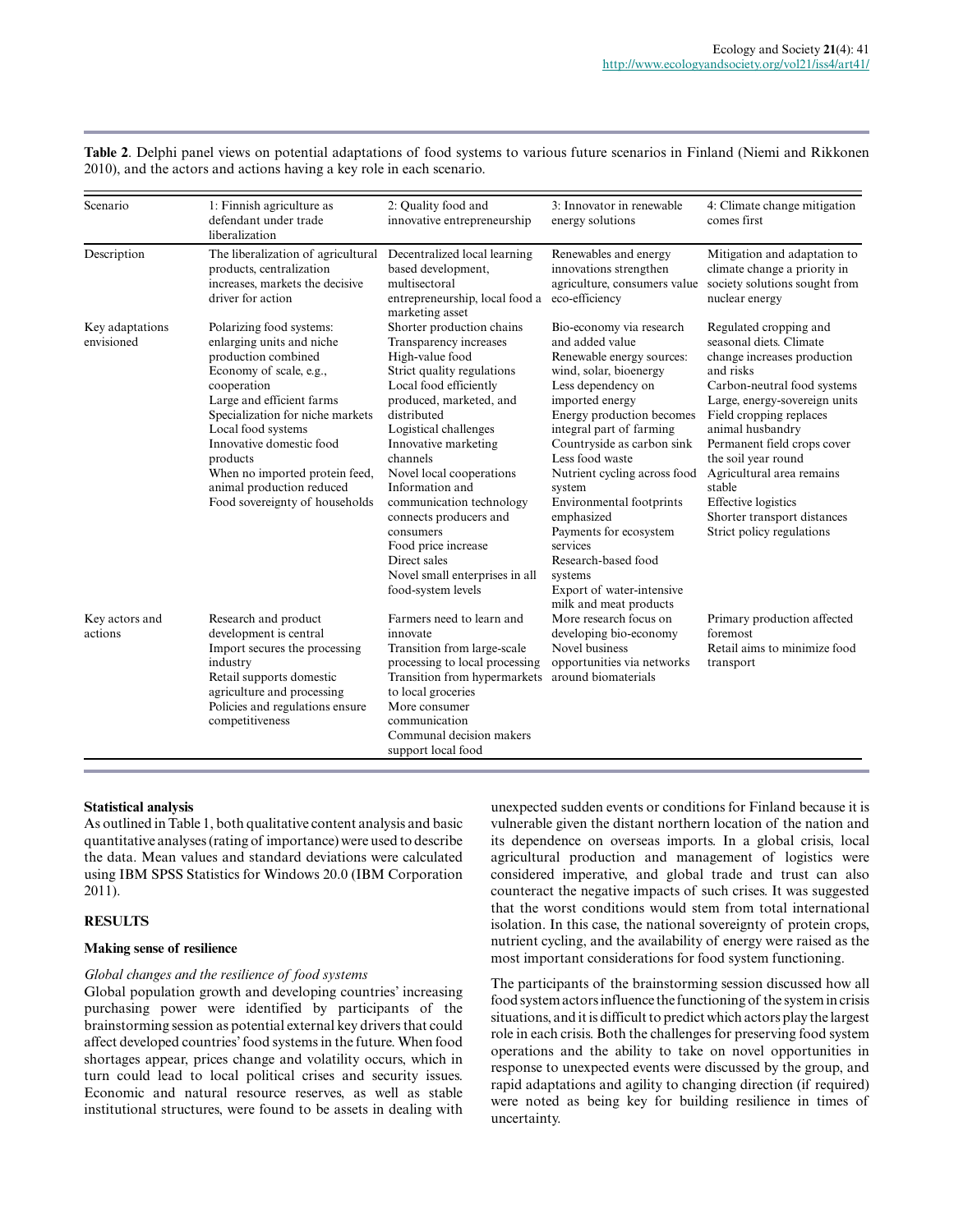#### *Food system actors meet changes differently*

In the brainstorming session, the what-if case on energy prices increasing 10-fold was perceived to impact food systems both bottom-up and top-down: the farmers and the consumers were recognized as key actors. Owning and selling energy would create a major opportunity for farming, contrary to the options for other food system actors. Biomass in all forms and agricultural land were perceived to increase in value. Renewable energy from domestic sources and energy sovereignty of farmers (for example, seen in the use of biogas or combined heat and power production) were recognized for bringing about adaptive advantages. The use of energy-intensive fertilizers would drop, and closed cycles of nutrients would increase. The rising production costs should lead to increased producer prices for the farm; if not, only innovative, energy-efficient production (crop production that is less affected than energy-intensive animal husbandry), and farms with large capital would survive and be able to compete with imported food. Another key actor is the consumer who decides whether to buy based on the origin or price. The consumer also influences how the product selection and distribution channels would be maintained or transformed (e.g., if energy-consuming cooling can be replaced by dried products, or if market selection was to be transformed toward the most energy-efficiently produced products). Other living costs were considered likely to be reduced before food would be, but diets might also shift toward the most economical options.

The second what-if situation (large-scale immigration to Finland) was found to mostly have an impact on the retail and processing industries that have regional or global operations. Adaptations included widened selections of food through imports or an increase in groceries with affordable prices. The retail industry would meet an increase in the demand for food, as well as have better access to a working force offered by the immigrants in a situation with a shortage on available workforce. The processing industry would also be able to adapt by developing novel products for the increasing and changed markets. The availability of raw materials and production capacity were not perceived to be bottlenecks because there is currently a surplus of capacity in this regard. As more food would be consumed in Finland, import and export relations would change, and all food system actors might be affected by this. Participants of the brainstorming session discussed how producers and consumers are mostly locally bound actors, whereas processing and retail industries are more closely linked to regional or global operations, and thus their adaptation dynamics would follow different routes and emphasize differential adaptive capacities.

## **Determinants of the adaptive capacity of food system actors in the context of uncertainty**

The views of the Delphi panel on adaptations needed in food systems in the four alternative scenarios ranged from economies of scale to building systems based on quality food, and from renewable energy to being carbon neutral (Table 2). The actors in key roles varied from food system actors to stakeholders, such as policymakers and researchers. Although interesting for describing the differential adaptation strategies, these scenario-specific adaptations served in our study to help recognize adaptive capacity indicators more generally, as important in times of uncertainty, irrespective of the scenario and changes. Proceeding

from envisioning adaptations to various scenarios, to considering general adaptive capacity irrespective of the scenario, the concept of resilience also became more concrete and enhanced the views of the actors in terms of the importance of a systems approach.

The determinants of adaptive capacity recognized as central to managing uncertainty, included numerous biophysical, economic, and social characteristics (top 10 in Fig. 3, with full list available in Appendix 1 Table A1). For primary production, advanced agritechnology, good expertise in main production line, soil quality, and economic profitability were found most important in the first Delphi round ranking. The second round feedback further emphasized knowledge, soil as a resource, and energy efficiency. For the production input industry, efficiency in energy use and logistics, environmental awareness, and cooperation with research were ranked as being most important. The second round feedback expanded these factors to include the quality of production inputs and emphasized more dialogue with other food system actors. The processing industry was considered to be the most reliant on product development skills, energy and logistical efficiency, and communication to build consumer trust. In this case, the second round feedback raised market research and future foresight, quality of products, and dialogue with other food system actors as being additionally important. The retail sector was perceived to build adaptive capacity based on consumer communication, environmental awareness, information and communication technology, and market research and foresight, with the feedback further emphasizing flexibility in supply channels and dialogue with other food system actors. Regarding food system-wide adaptive capacity, dialogue with consumers, agri-food research, and transparency were found to be important, with the feedback extending this list to include dialogue within the food system, legitimate and transparent policy, and high share of domestic production. Overall, the determinants were found to be difficult to rank for their comparative importance and thus, the determinants that were identified were perceived to describe jointly (rather than individually) important adaptive capacity building factors.

#### **Characteristics of a resilient food system**

As envisioned by the panel, a food system that is well prepared for an uncertain future had the following characteristics: diversity and flexibility; equality and open discussion; preparedness and agility; consumer acknowledgement; sustainability, and nutrient and energy sovereignty; locally based actions; skills and continuous learning; and profitability (as shown in Table 3). Taking into account both Delphi rounds, the following three themes were found to be the most important to develop in an effort to increase the resilience of the food system: (1) energy and nutrient sovereignty via the use of domestic, renewable energy sources, such as biogas, the recycling of nutrients, and energy efficiency; (2) transparency, dialogue, and equity in the food chain; and (3) innovativeness and learning, utilizing technology, developing expertise, and researchbased know-how.

## *Means to enhance food system resilience*

Although the ability to recognize the main determinants of adaptive capacity is important, the knowledge itself does not yet yield system change, nor does this recognition drive actor adaptations. Policy interventions to support energy and nutrient sovereignty and eco-taxation, as well as strengthened agricultural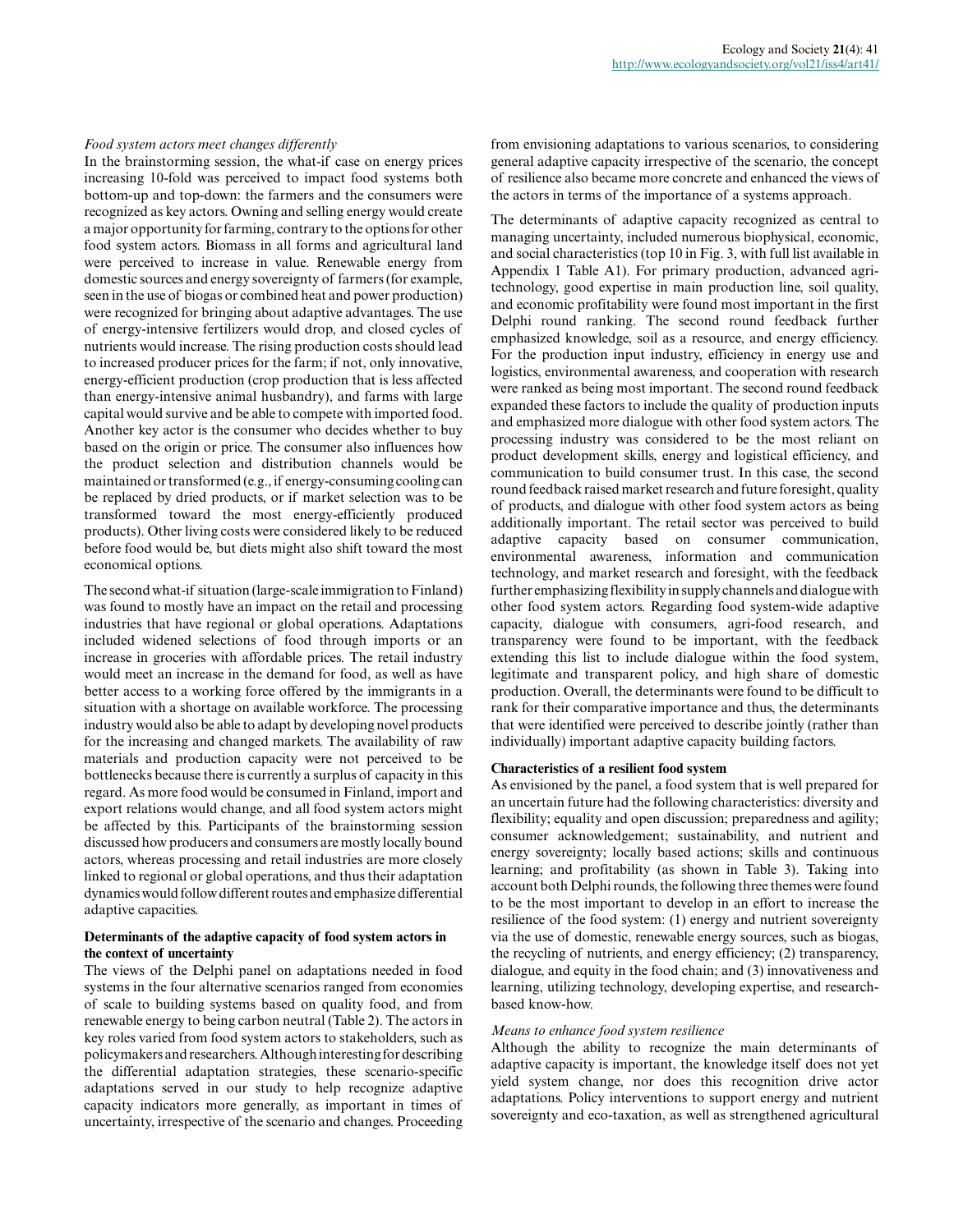**Table 3**. Thematic analysis of the main characteristics of a resilient food system for Finland, based on answers given by the Delphi panelists (n = 12-18). The mean values (on a scale from total disagreement (1) to total agreement with the argument (5)) show the degree of convergence of opinions regarding representative and selected arguments raised by the panelists in Delphi round 1, which were reassessed in round 2. The characteristics are not exclusive of each other, but rather provide multiple approaches to enhancing resilience.

| Characteristics of a resilient food system and arguments raised by panelists                                                                                                                                                                                           | Mean         |
|------------------------------------------------------------------------------------------------------------------------------------------------------------------------------------------------------------------------------------------------------------------------|--------------|
|                                                                                                                                                                                                                                                                        |              |
| 1: Diversity, modularity, and flexibility                                                                                                                                                                                                                              |              |
| "A resilient food system has multiple different-sized actors in joint interactions"                                                                                                                                                                                    | 4.38         |
| "A multiscale production system with local, regional, national, and international producers."                                                                                                                                                                          |              |
| "Diversity is a central feature for flexibility; lack of diversity is a serious threat."<br>"Diverse is important in the sense that when one direction fails, another one will work."                                                                                  | 3.75         |
| "Retail needs to have diverse suppliers."                                                                                                                                                                                                                              | 3.88         |
| "Diversity is most important for primary production; it secures yields."                                                                                                                                                                                               | 3.75         |
| "Pluriactivity is an advantage."                                                                                                                                                                                                                                       | 3.63         |
|                                                                                                                                                                                                                                                                        |              |
| 2: Equal, responsible, open, discussing, takes system-wide benefit into consideration                                                                                                                                                                                  |              |
| "Food systems should be open and transparent so that actors' roles, meanings, and revenue logics are open to other actors and consumers."                                                                                                                              | 4.63         |
| "Discussing so that needs and wishes by all actors become heard."                                                                                                                                                                                                      |              |
| "Communication and appreciation within food-system actors improves flexibility."                                                                                                                                                                                       | 4.13         |
| "Good internal relations and communication within the food system improve adaptive capacity."                                                                                                                                                                          |              |
| "Actors should acknowledge their own role in the system and support its functioning taking into account societal total benefit."                                                                                                                                       | 3.50         |
| "The actors should take responsibility so that money is not the sole criterion."                                                                                                                                                                                       |              |
|                                                                                                                                                                                                                                                                        |              |
| 3: Preparing, plans ahead, perseverant, supported by proactive policy actions, able to observe changes, and react quickly<br>"Long-term planning brings stability to survive sudden changes."                                                                          | 4.50         |
| "One should be able to recognize and avoid large risks beforehand."                                                                                                                                                                                                    |              |
| "Adaptation requires being a forerunner and innovative."                                                                                                                                                                                                               | 4.25         |
| "Governmental support on research and development should be based on a long-term vision."                                                                                                                                                                              | 4.13         |
| "National view on food system and its future, supported by coherent policy actions would improve system functioning."                                                                                                                                                  |              |
| "High level of national emergency supply benefits adaptation."                                                                                                                                                                                                         | 4.00         |
| "One should react to changes as rapidly as possible to maintain competitiveness and take benefit of opportunities."                                                                                                                                                    | 3.75         |
| "Food system should observe silent signals and react in time to changes in demand and the operational environment."                                                                                                                                                    | 3.25         |
| "One should take into account the possibility for transformation prior to investing; one cannot rely on the same operations to succeed over decades."                                                                                                                  |              |
|                                                                                                                                                                                                                                                                        |              |
| 4: Acknowledging consumers                                                                                                                                                                                                                                             |              |
| "Traceability is important for food systems."                                                                                                                                                                                                                          | 4.63         |
| "Constant enlightenment of consumers on strengths and knowledge that the actors have in our food system."                                                                                                                                                              | 4.25         |
| "Acknowledging consumer actions guiding the operations."                                                                                                                                                                                                               |              |
| "Development of specialized niche production for national and international markets."                                                                                                                                                                                  | 3.88         |
| "People should maintain contact with food production."                                                                                                                                                                                                                 |              |
| 5: Sustainable, nutrient, and energy sovereign                                                                                                                                                                                                                         |              |
| "Everything possible has to be made in regard to saving energy."                                                                                                                                                                                                       | 4.38         |
| "Nutrient cycling nearly closed in food systems. Only the nutrients in food would leave the cycle."                                                                                                                                                                    | 3.88         |
| "Food systems should be more or totally independent on fossil and foreign energy sources."                                                                                                                                                                             | 3.75         |
| "Low carbon, nutrient, and water footprints."                                                                                                                                                                                                                          |              |
| "Minimizing negative environmental impacts."                                                                                                                                                                                                                           |              |
| "Food should be produced with low inputs, such as in organic production."                                                                                                                                                                                              |              |
|                                                                                                                                                                                                                                                                        |              |
| 6: Local- and domestic-based actions                                                                                                                                                                                                                                   |              |
| "Retail should prioritize domestic production when possible."                                                                                                                                                                                                          | 4.38         |
| "Degree of domestic origin high, close to 80%."                                                                                                                                                                                                                        |              |
| "Locality of food production is an asset in sudden crisis situations."                                                                                                                                                                                                 | 4.25         |
| "Loyal customers using local products provide more stability under difficult times."                                                                                                                                                                                   |              |
|                                                                                                                                                                                                                                                                        |              |
| 7: Skilled, technology-based, continuous learning and development, innovative                                                                                                                                                                                          |              |
| "Food system should be transnational, to the degree that international innovations and developments are known and learned from."<br>"More professional farming, increasing knowledge of farmers, and effective advisory services are important for adaptive capacity." | 4.50<br>4.38 |
| "High-quality knowledge creates the ability to transform challenges into opportunities."                                                                                                                                                                               |              |
| "Technological know-how and innovative research improve adaptive capacity."                                                                                                                                                                                            | 4.25         |
| "One needs ability to use most novel technologies without prejudices."                                                                                                                                                                                                 |              |
| "Innovative for collaborations, logistics solutions, sales, and marketing means."                                                                                                                                                                                      |              |
|                                                                                                                                                                                                                                                                        |              |
| 8: Profitable                                                                                                                                                                                                                                                          |              |
| "Business know-how improves adaptation."                                                                                                                                                                                                                               | 4.50         |
| "One should save in good times to be able to balance in bad times."                                                                                                                                                                                                    | 4.25         |
| "Competition should function at all levels of food systems."                                                                                                                                                                                                           | 4.00         |
| "When profitability throughout the food system is good, adaptive capacity is good as adaptation needs investments in all actor levels."                                                                                                                                | 3.88         |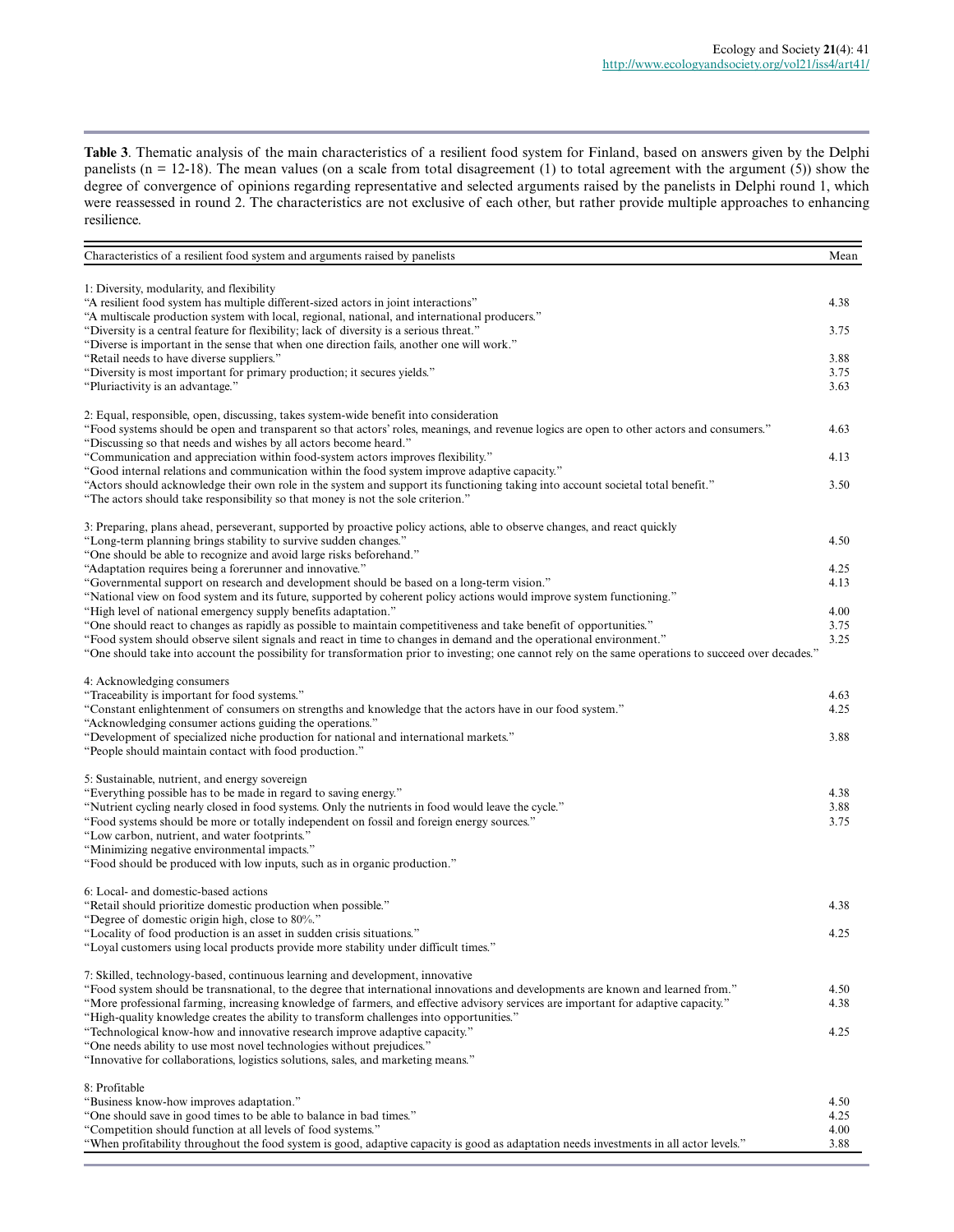**Fig. 3**. Determinants of adaptive capacity ranked as most significant for primary production (farm), the input industry, the food-processing industry, the retail, and the whole food system, according to the Delphi panel. A list of potential determinants to rank for significance was presented to the panel based on the brainstorming conversations. The scale was from 1 (no significance) to 5 (very high significance). ICT refers to information and communication technology. n = 11-18.

| <b>Primary production</b><br>1. Advanced agritechnology<br>2. Expertise in the main production line<br>3. Soil quality<br>4. Current profitability<br>5. Longevity and trust in client relations<br>6. Energy efficiency<br>7. Surveillance of profitability in the long run<br>8. Level of education and knowledge<br>9. Quality of production: animal material, crop yield, etc. 4.25<br>10. Exploitation of ICT             |                                                                                                                                                                                                                                                                                                                                                                                                      | Mean<br>4.64<br>4.57<br>4.47<br>4.40<br>4.38<br>4.35<br>4.33<br>4.33<br>4.21         | Input industry<br>1. Energy efficiency<br>2. Efficiency of logistics<br>3. Environmental awareness in processes<br>4. Cooperation with research<br>5. Longevity and trust in client relations<br>6. Market research and future foresight<br>7. Public image and societal responsibility<br>8. Willingness and capability for risk taking<br>9. Current profitability<br>10. Dialogue with other food system actors |                                                                                             | Mean<br>4.57<br>4.31<br>4.29<br>4.15<br>4.08<br>4.08<br>3.93<br>3.93<br>3.92<br>3.77 |
|--------------------------------------------------------------------------------------------------------------------------------------------------------------------------------------------------------------------------------------------------------------------------------------------------------------------------------------------------------------------------------------------------------------------------------|------------------------------------------------------------------------------------------------------------------------------------------------------------------------------------------------------------------------------------------------------------------------------------------------------------------------------------------------------------------------------------------------------|--------------------------------------------------------------------------------------|--------------------------------------------------------------------------------------------------------------------------------------------------------------------------------------------------------------------------------------------------------------------------------------------------------------------------------------------------------------------------------------------------------------------|---------------------------------------------------------------------------------------------|--------------------------------------------------------------------------------------|
|                                                                                                                                                                                                                                                                                                                                                                                                                                | <b>Food system</b><br>1. Dialoque of food system actors and consumers<br>2. Quality of food research<br>3. Quality of agricultural research<br>4. Transparency of the food system<br>5. Exploitation of ICT<br>6. Legitimacy and transparency of policy<br>7. Infrastructure<br>8. Dialogue among food system actors<br>9. Share of domestic production<br>10. Communication within each actor level |                                                                                      |                                                                                                                                                                                                                                                                                                                                                                                                                    | <b>Mean</b><br>4.50<br>4.41<br>4.35<br>4.33<br>4.28<br>4.22<br>4.17<br>4.17<br>4.11<br>4.06 |                                                                                      |
| <b>Processing industry</b><br>1. Skills in research and product development<br>2. Efficiency of logistics<br>3. Energy efficiency<br>4. Communication to build consumer trust<br>5. Market research and future foresight<br>6. Environmental awareness in processes<br>7. Cooperation with research<br>8. Willingness and capability for risk taking<br>9. Current profitability<br>10. Dialogue with other food system actors |                                                                                                                                                                                                                                                                                                                                                                                                      | Mean<br>4.60<br>4.50<br>4.50<br>4.50<br>4.47<br>4.47<br>4.40<br>4.20<br>4.13<br>4.07 | Retail<br>1. Communication to consumers<br>2. Environmental awareness in processes<br>3. Exploitation of ICT<br>4. Market research and future foresight<br>5. Flexibility in supply channels<br>6. Dialogue with other food system actors<br>7. Share of locally produced food from sales<br>8. International cooperation<br>9. Willingness and capability for risk taking<br>10. Current profitability            |                                                                                             | Mean<br>4.47<br>4.47<br>4.47<br>4.33<br>4.20<br>4.13<br>4.00<br>4.00<br>4.00<br>3.93 |

and food research were ranked as the most useful means for enhancing food system resilience (Table 4). Additional means suggested by the panelists included improvements in the foresight abilities of actors and access to information; food system-wide communication toward common goals; the reduction of food waste; local food-based diets; taxation of animal products; the monitoring of system-wide bottlenecks and public actions to solve these issues undertaken by the authorities; and policy coherence for effective food system coordination.

### *Diversity in building resilience*

Regarding the role of diversity in supporting resilience, the panelists mostly found there to be a positive effect from diversification in terms of the safeguarding and flexibility of food system operations. A lack of diversity was considered to be a threat to the resilience of food systems because diversity was perceived as being important for securing the system against many types of risks and ensuring agility in reacting to varying needs and opportunities. However, the positions of the respondents varied, and according to some, diversity should not be perceived as an overwhelmingly positive characteristic. In certain operations, the importance of efficiency was considered to

**Table 4**. Delphi panel views on the usefulness of different means, suggested in the brainstorming session and by Delphi round 1 participants, for supporting food-system resilience in Finland. The mean values and standard deviations are based on Delphi round 2 rankings on a scale from 1 (total disagreement) to 5 (total agreement) by the panelists on the usefulness of the means.  $n = 7-8$ .

| Means                                                                            | Mean<br>rating | SD of<br>rating |
|----------------------------------------------------------------------------------|----------------|-----------------|
| Policies for energy and nutrient self-sufficiency,<br>eco-taxation               | 3.88           | 0.99            |
| Investment support for technology and<br>infrastructure                          | 3.43           | 1.13            |
| Strengthening agricultural research                                              | 3.38           | 1.19            |
| Strengthening food research                                                      | 3.29           | 0.76            |
| Policies for enhancing the equity and profitability<br>of all food-system actors | 3.00           | 1.07            |
| Policies allowing free competition                                               | 3.00           | 1.07            |
| Supporting the formation of actor-led<br>associations                            | 2.63           | 1.41            |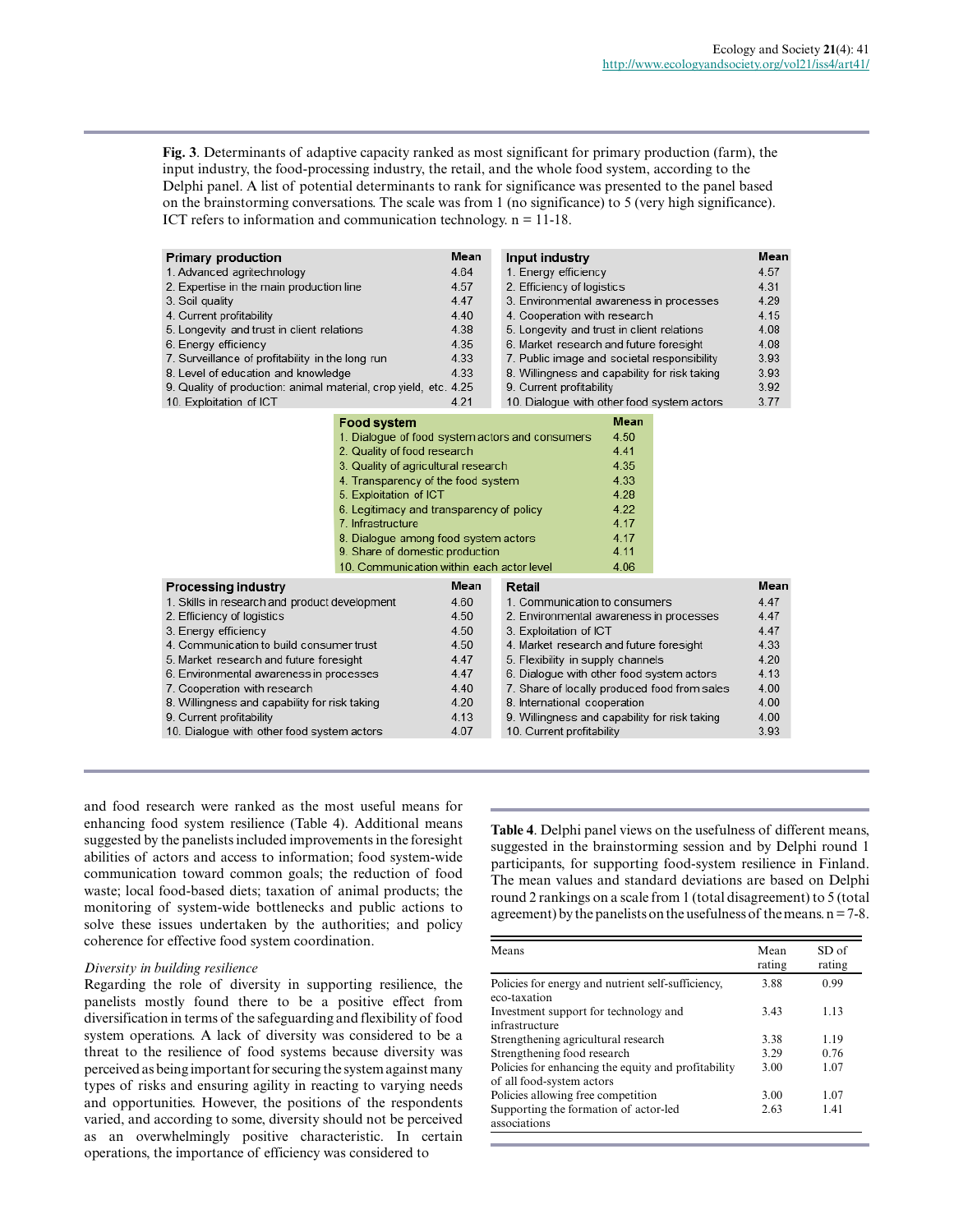override diversity, and the assumption of a trade-off between diversity and efficiency was expressed. For instance, diversity might hinder the optimization of transportation logistics. The usefulness of diversity in agricultural production, product selection, and supplier contacts by retail were agreed upon by the panel, whereas the benefit of diversity for the processing industry in terms of suppliers of raw materials or one actor, such as a farm alone pursuing multiple activities, generated diverging opinions.

Views were raised regarding the different positioning of farm production lines in terms of the importance of diversity because it is easier to diversify crop production actions for increased resilience, but the farm management of capital- and workintensive animal production are less easily buffered with more diverse farm actions. Although, at a regional level, there might be possibilities and advantages that are gained from diversification. Diversity in input providers at every actor level and the importance of modularity for the food system in terms of multiple and different-sized actors interacting to build food system-wide resilience were emphasized. In particular, it was suggested that there was a greater need for more modularity in trade. Diversity was not considered to undermine the importance of coordination. Rather the opposite was found to be true: more diverse food systems also benefit from the planning of operations and of the safeguarding structures. However, according to the respondents, coordination should allow all actors to equally find their space in the system, support efficiency at all actor levels, and acknowledge that markets constantly shape food system dynamics.

## **Limits to the adaptive capacity of a food system: identifying and distancing them**

The panel found that the current low profitability of farming has driven farmers and the processing industry, which depends on domestic raw material, closest to the limits of their adaptive capacity. In contrast, retail was considered to be the safest of the actors, mostly because of good profitability, current overproduction leading to a strong position in pricing negotiations, and well-developed transnational contacts that provide imported products. Potential situations that could lead to a large-scale collapse or major transformation of the food system were envisioned to be related to the availability and pricing of energy as well as nutrient and protein inputs for agriculture, the continuance of negative profitability development of farms, and sudden catastrophes, such as a nuclear deposit, extreme weather, or an animal disease epidemic. On the other hand, the infrastructure, economic assets, human capital, and natural resources in Finland were considered to secure many food system actors and operations and to act as a buffer for the whole food system in facing many types of changes.

## **DISCUSSION**

Knowledge, system understanding, and foresight can contribute to the capacity of people to manage the resilience of various social-ecological systems. We utilized the concepts of adaptive capacity and resilience in a future envisioning exercise. Finnish food system actors were engaged in the process of codesigning a food system that could be resilient within the context of uncertainty present in the European climate, market, and policy environment. Food system resilience was linked to the ability to maintain both national food security and to manage food system operations sustainably in the face of global challenges. As evidenced by our findings, pursuing resilience via a systems approach adds value to adaptation planning and is of interest to food system actors. Food systems are networks of complex material, economic, social, and institutional interactions, which yield multilevel actor dynamics and encompass various actor goals. Thus, the use of the practice-oriented concept of adaptive capacity that actors are able to shape themselves may help build resilience in such multilevel networks. Considering food systems under variable future scenarios further aided to identify key capacities and practical means of developing resilience.

## **Adaptive capacity of food system actors**

The recognized biophysical, social, and economic determinants of actor-wise adaptive capacity mirrored both the main operations and the position of the actor in the food system. The environmental awareness in processes, and market research and foresight, seemed to be important for most actors. Finnish farms' adaptive capacity was characterized by independence regarding resources and availability of technology and expertise, whereas end-of-the chain actors seemed to rely more on communication and social capital for building adaptive capacity. Similarly, Darnhofer (2014) identified resourcefulness, the reallocation of resources, flexibility, and continuity as factors having an impact on farm resilience. The resources available and the personal ability to make use of them under changing socioeconomic conditions determine how adaptive capacity is realized by farmers (Fleming et al. 2015). The resourcefulness can be gained either through a self-controlled resource base or through connectedness to shared resources via social capital (Darnhofer 2014). Thus, the adaptive capacity of farms relies on a combination of social and material resources. Farmers are usually site-bound actors and balance between short-term efficiency and long-term adaptability. This can lead to certain limits being placed on adaptation capacity and trade-offs, because investments in specialized technology and competences might encompass later adaptations if assets are not easily liquidated, for example (Darnhofer et al. 2010*b*).

The product development skills and consumer trust were raised as being important for adaptive capacity in the processing and retail industries, and this reflects how consumers, at the end of the chain, guide many of the actions related to food processing and distribution. There is also competitive pressure created by retail on products from domestic processors and imports, which shapes the markets (Niemi and Ahlstedt 2015). Retail builds on consumer communication, technology, and flexibility, and this connects to their position as a regulator of product availability, as well as at the food chain to the consumer interface.

System-wide assessment allowed for the recognition of how research and policy actors may play a major role in supporting resilience building of national food systems, in addition to the practitioners themselves. The importance of dialogue and transparency, as well as the physical infrastructure supporting the adaptive capacity of the food system, was recognized through this study. Concrete, resource-based determinants of adaptive capacity, which allow actors to take action, were identified within all actor levels. Thus, the use of adaptive capacity as a proxy seemed to concretize food system resilience effectively.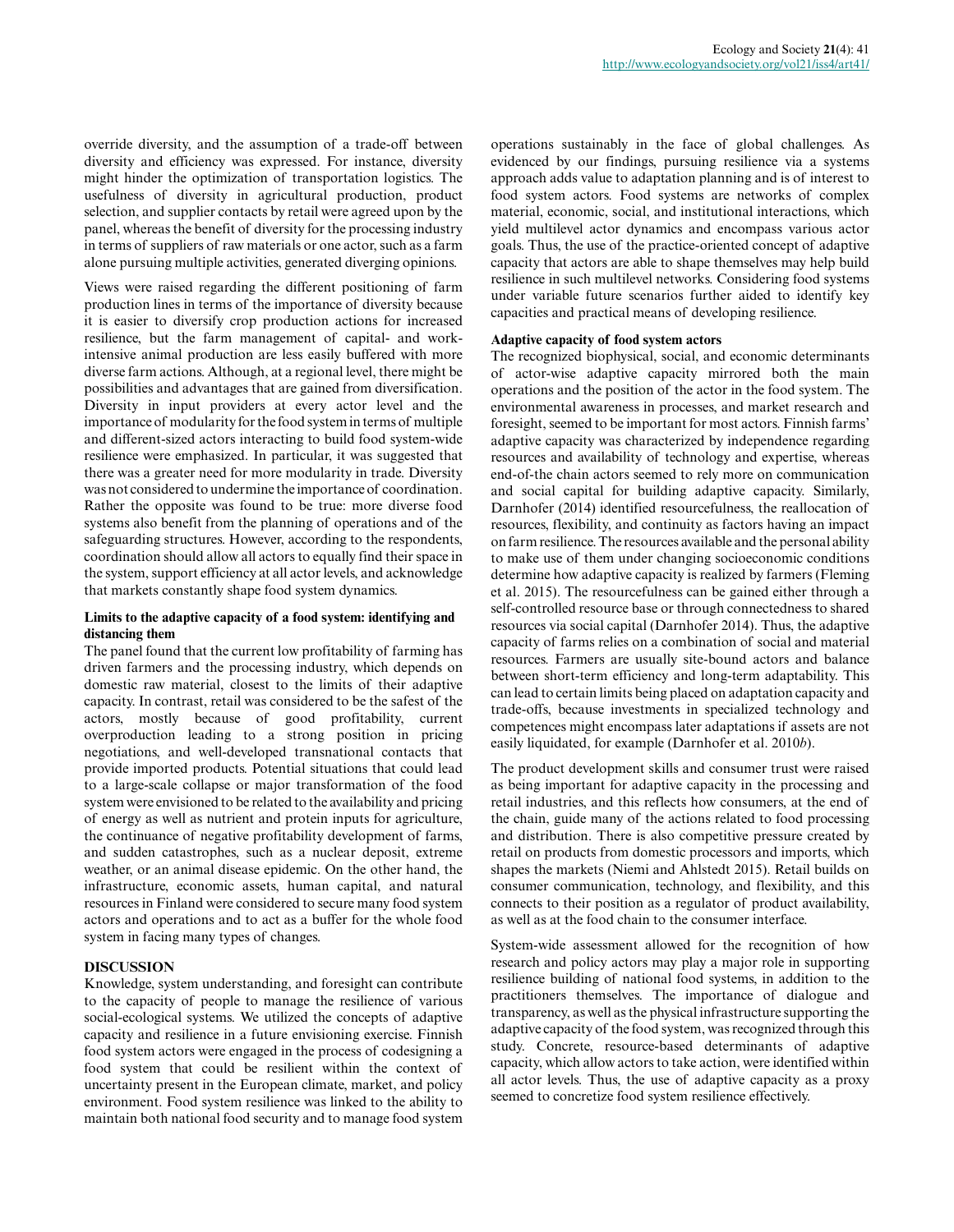#### **Resilience of food systems**

#### *Making sense of resilience by food system actors*

Food system resilience is a multifaceted concept that contains the potential to be assistive in the face of climate and other global changes, but actor awareness and employment of resilience approaches in practice are still in their infancy (Tendall et al. 2015). In our Delphi process, the actors realized how considering resilience might offer added value under the conditions of global volatility relative to conventional streamlining of food systems for economic profit and efficiency (Thompson and Scoones 2009). The current turbulent operating environment of food systems, which will likely only worsen in years to come, pursues constant learning and adaptations as manifestations of adaptive capacity (Smit and Wandel 2006). This was also reflected in the actors learning, during the study process, to make sense of and discuss both actor-specific and the general resilience of food systems, although most of the actors were not familiar with the concepts or how they had been utilized in research. Thus, such processes may themselves critically contribute to the adaptive capacity of national food systems.

The importance of the multiple ways that each actor shapes, while adapting, the adaptive capacity of the national food system was revealed by the identified system-wide determinants, following the collection of different actors' views via a multiround study process. Resilience thinking thus seemed to provide a conceptual lens, which was new to the actors, and brought added value to understanding the development needs of the food system, from the viewpoints of multiple actors.

#### *What defines food system resilience?*

In general, the eight main characteristics for food system resilience identified by the research, fit well with the indicators for adaptive capacity and resilience requirements identified by earlier work (e.g., Casti and Ilmola 2012, Babu and Blom 2014, Tendall et al. 2015). These include biophysical resources, such as infrastructure and technology (Brooks et al. 2005, Smit and Wandel 2006), resource-use efficiency (Lipper et al. 2014), taking into account the sustainable use of natural resources (Cabell and Oelofse 2012, Dearing et al. 2014), and reasonable profitability (Cabell and Oelofse 2012). Social networks (Wood et al. 2014), dialogue, transparency and trust (Carpenter et al. 2012, Casti and Ilmola 2012), and supporting policy (Darnhofer 2014) have also often been found to support resilience. Human capital has been identified as being important for resilience, for example, via the use of research-based knowledge combined with grassroots practical experiences and farm advisors' knowledge (Williams et al. 2015), the capability for actor foresight and adaptation planning (Vervoort et al. 2014), and the building of human capital through shared learning (Cabell and Oelofse 2012). Characteristics less emphasized by earlier studies, which were identified as being important in our case study, were better acknowledgement of the role of the consumer and the importance of strengthening domestic and locally based actions.

#### *Resilience determinant 1: energy and nutrient sovereignty and energy efficiency improved*

The sustainability goal of food systems was raised by actors through the views shared on increasing energy and nutrient sovereignty, nutrient cycling, the use of renewable energy, and energy efficiency. Energy is vital for numerous food system

operations, in terms of both supply and cost (DEFRA 2009). Thus, investing in energy efficiency and renewable energy can be perceived as adaptations toward sustainability and resilience in the long term. Energy efficiency also emerged as a key determinant of adaptive capacity for several food system actors, which serves as evidence of the major impact it has throughout the system. Finland's northern location, resembling the situation of other northern countries and island locations, such as the UK, and long transport distances further emphasize this aspect. Energy and food security, and the need for sufficient sovereignty and storage capital need to be proactively considered (DEFRA 2009). In addition, diversity in supply sources and supply reliability are important for safeguarding the functioning of the food system. In terms of the role of nutrient sovereignty and cycling, environmental concerns are combined with reduced input dependence, with the goals of increasing self-sustained farming (Darnhofer et al. 2010*b*), sustainable use of limited natural resources (Rockström et al. 2009), and ecological self-regulation (Cabell and Oelofse 2012). The key inputs for farming (aside from energy) such as seeds, fertilizers, plant protection products, and feedstuff are mostly imported to Finland and have fluctuating prices (Knuuttila and Vatanen, 2015). Thus, increasing nutrient and other key input sovereignty could help with adaptation to price shocks and sudden profitability risks. In addition, diversification of production risk and developed logistics for large, stable volume products can be regarded as European-scale risk buffers.

#### *Resilience determinant 2: enhancement of dialogue and transparency of the food system*

The most important social dimensions for resilience included transparency, dialogue, and equity throughout the food system. These mirrored the food system dynamics, policies, and power relations, and emphasized how the pursuit of resilience is not a static property, but rather a dynamic state that is based on connections between actors. Farmers have reportedly struggled with profitability in Finland, and the processing industry is dependent on domestic primary production (Niemi and Ahlstedt 2015). Lately, retail has been criticized by some for potentially contributing to the decreased profitability of primary production by increasing its own profit margin. The consolidation of one actor level in a food system might indeed create inequality in power relations. In a study report on German retailing, increasing concentration in retailing did not affect consumers negatively, but oligopsony market power was found to have an impact on producers and processors of certain products such as meat (Hermann et al. 2009). The notion that more transparency is needed is shared within European agriculture: the current CAP has included the promotion of interests of the producers in its targets and desires to increase their negotiating power for pricing (Niemi and Ahlstedt 2015).

#### *Resilience determinant 3: utilizing human capital*

Innovativeness, collective learning, expertise, and research-based competence reflect human capital as a resource of adaptive capacity and resilience. Knowledge empowers adaptation both by creating options and by providing predictive power (Williams et al. 2015). The panel recognized that research in the agricultural and food sectors, as well as in product development and consumer behavior, can advance the collaborative development of food systems. In addition, researchers have an advancing role for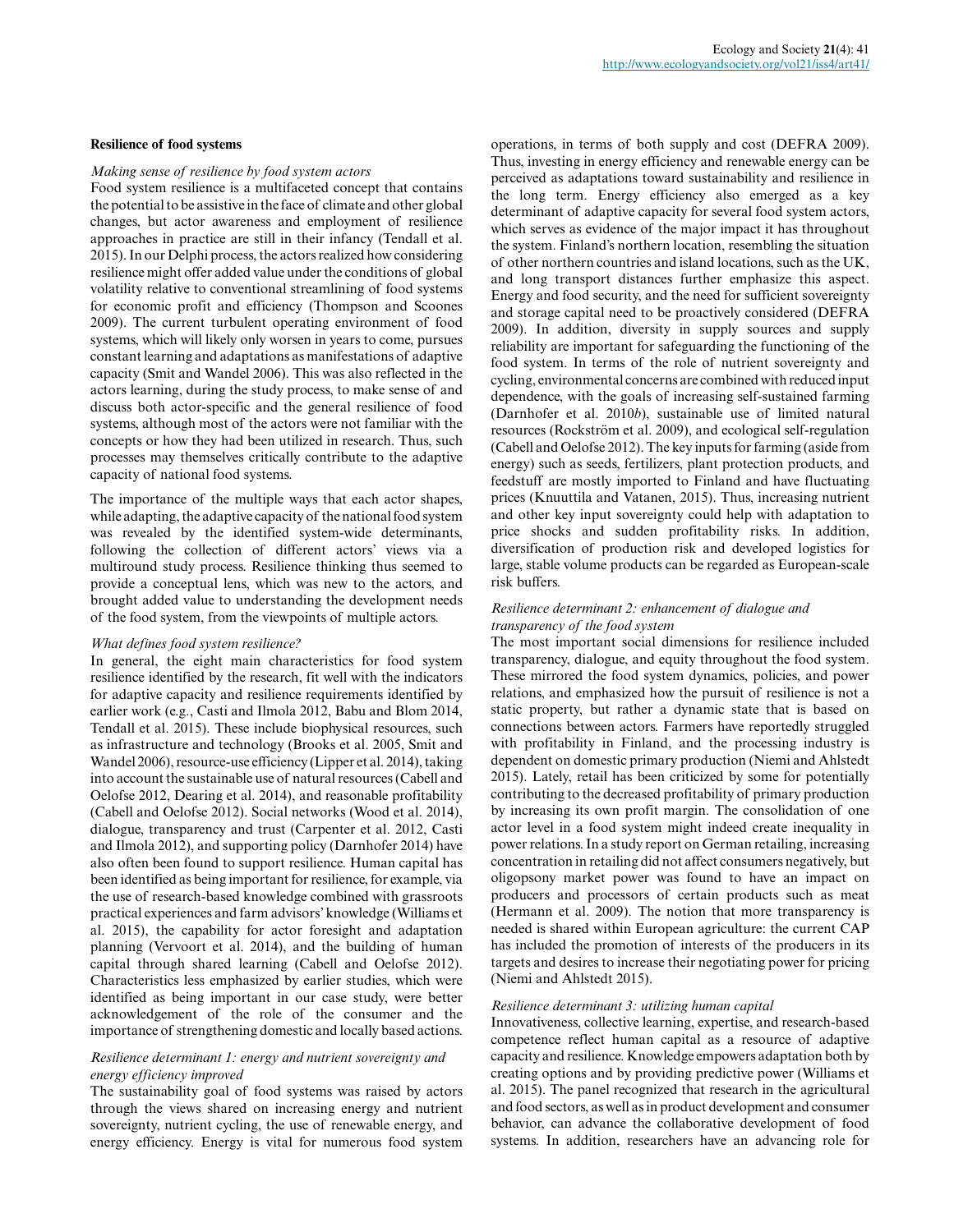adaptation and a supporting role for decision makers; they also have the ethical responsibility to consider how their recommendations have an impact on different actors (Lacey et al. 2015). Codesigning solutions via joint processes and making use of research data, such as future scenarios, have already proven to be useful for food security within climate change issues in East Africa, for instance, (Vervoort et al. 2014). Such methods could be more widely employed to empower evidence-based practices in developed countries as well.

## *The role of diversity for resilience*

Diversity, in certain forms, was considered to be important for resilience by our Delphi panel, in accordance with previous research (e.g., Carpenter et al. 2012, Hodbod and Eakin 2015). Modularity, namely diverse connectedness, has been suggested earlier as being an effective buffer from economic crises (May et al. 2008). In this study, it was mentioned as a buffering mechanism that provides alternative routes and back-up for food system operations. Agroecosystem and farm diversification have been noted to contribute to farm resilience (Darnhofer et al. 2010*b*, Lin 2011, Cabell and Oelofse 2012), and our panel also saw benefits in diversification at the farm level. However, potential trade-offs between gaining efficiency and allowing transformability, and practical constraints on the desire to diversify (for example, on livestock farms with large investments) might complicate this aim in practice.

It was also stated that not all types of diversity were beneficial, and a more detailed identification and analysis on the types of diversity that effectively enhance the resilience of specific operations is needed. Diversity can take the form of functional diversity (diversity within actors contributing to the same function), which enables food system operations in a complimentary manner (Hodbod and Eakin 2015). For example, the panel found that the consolidation of trade, leading to erosion in functional diversity, carried potential risks. If one large actor were to fail, this would have an impact on all food system actors, including consumers. Desired diversity can also be response diversity (diversity in the responses of the actors to changes), which can buffer the food system against different types of changes (Kahiluoto et al. 2014, Hodbod and Eakin 2015).

## **Implications of the study: how actors, policy, and research can support food system resilience**

There was unanimity that research and society have a responsibility to support food system structures to achieve resilience and the global change adaptation of national food production and distribution. This connects to the limits of actor adaptation, which determine system performance and transformation: farmers and the processing industry were identified to currently be the closest to reaching their limits. In the farmers' opinion, even larger transformational change might be beneficial for diverging from the reported negative profitability development (Niemi and Ahlstedt 2015). The need for actors to consider their actions and adaptation strategies from the perspective of the whole-food system and its resilience is central for distancing undesirable system collapse. Approaches involving codesigning and knowledge sharing, as exemplified by our case study, can reveal weak links from a seemingly well-functioning system as key targets for further society- and research-supported actions (Wise et al. 2014). Because building resilience often poses

financial constraints, selecting certain key focuses based on system vulnerabilities and key adaptive capacities, can benefit adaptive comanagement in economic terms as well (Darnhofer et al. 2010*b*).

In Finland, policy is based on democratic decision-making processes that have major connections to European policies, whereas research is largely driven by competitive funding, with governmental, international, and entrepreneurial sources having an impact on the volume and targeting of research. The CAP of the EU buffers and also potentially restricts European farmers in their adaptation capacities. The EU spent circa 55 billion  $\epsilon$  per year on agricultural policy during the period of 2010-2014, of which circa 40 billion  $\epsilon$  was spent on direct subsidies (Niemi and Ahlstedt 2015). In addition, the close dependences of agriculture with EU policy as well as national food systems on global trade suggest that large scale socioeconomic changes are met at the European and global level, rather than at the national level. The main means being used by national policy to enhance food system resilience, as recognized by our panel, relates to national investment support for renewable energy, which is a topical political issue across Europe. The distribution of power between the food system actors, which affects the profitability of food system operations, is also somewhat a national policy issue because it is related to national food security. Policy toward equity and profitability for all levels of food system actors, as suggested, could serve as a securing buffer. However, this might not be a straightforward task because free competition was also deemed to be important for resilience.

The quality of agricultural and food research is important for developing national food systems and their resilience. Our study also indicates a need for research efforts targeted nationally toward multidisciplinary research that aims to gain a systemic view, look into the future, and thus support innovative systems solutions and adaptation pathways. In general, policy and science were rated in our study to support resilience more effectively than actor-initiated or market-led means.

## **Limitations on defining adaptive capacity and resilience of food systems**

The actors of food systems include a variety of different sized enterprises and interconnections that have an impact on their adaptation potential. This presents a major challenge for characterizing adaptive capacities in such a diverse group of actors. As Darnhofer (2010*a*) indicated, even a single farm is a highly complicated system to analyze in terms of its resilience, let alone an entire food system. Food systems also differ from other social-ecological systems with their multifunctional, normative nature, with food security being a major policy objective, and the multifaceted economic structures they hold (Hodbod and Eakin 2015). Determining who can and how to support the resilience of national food systems in practice requires knowledge of the operations and tradeoffs at different scales: from individual to local, regional, national, and international levels (Ericksen 2008*a*, Tendall et al. 2015). What makes this even more difficult is that institutions and policy are often slow to change and the actors need to adapt fast and continuously, while balancing between maximizing profitability and being resilient in the long term. Therefore, creating neutral platforms for food system actors to engage into continuous dialogue with each other, research, and policy appear to be an effective and potent strategy to advance in practice.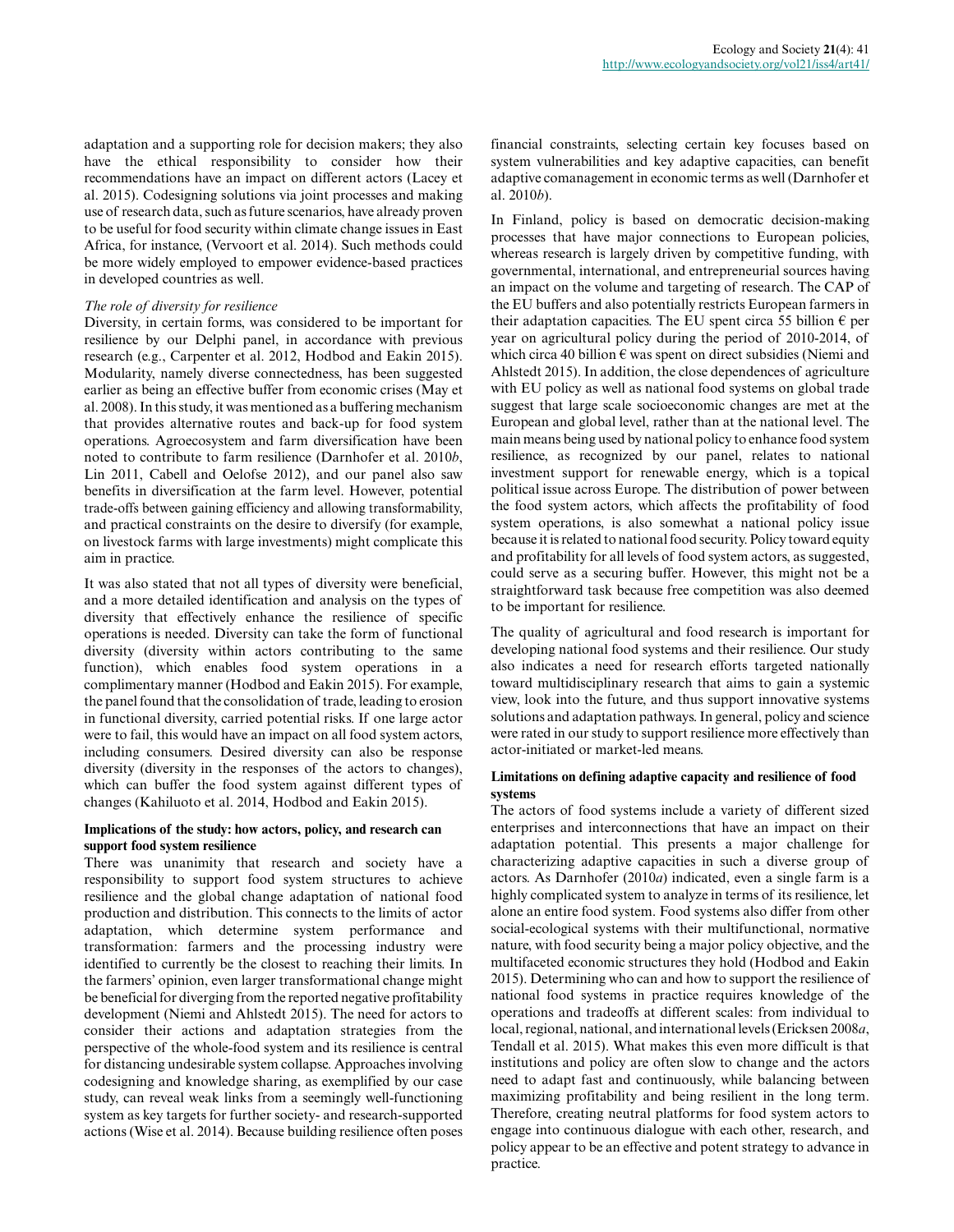Our study used the concept resilience and its proxy (adaptive capacity) as tools for analyzing and guiding food system development. Our approach drew from a qualitative examination of actor perceptions, which were then concluded once data saturation had been reached. Insights were developed while familiarizing participants with a new perspective that contributed added value to their perspectives. It serves as an experimental example of a step-by-step approach to create a multiperspective view on a resilient, modern food system. Methodologically, the outcome of a Delphi process is always only as valid as the perspectives of the panel experts. Iterations, however, improve the validity. Feedback and reevaluation based on accumulating knowledge should be assistive in codesigning solutions toward developing food system resilience.

## **CONCLUSION**

It is a challenging task to recognize and support the adaptive capacities needed to make national (but globally integrated) food systems more resilient to uncertainty. Foresight methods in applying the resilience approach can offer food system actors novel perspectives to be considered in their decision making and capital building, and to make their roles and that of other actors involved in the whole food system more visible. Our research showed how science and policy are also perceived as instrumental to resilient food systems. The three major ingredients of resilient food systems recognized are (1) sovereignty in terms of core resources, such as nutrients and energy also linked to Earth system functions; (2) social capital enabling entire food systems to reorganize; and (3) human capital to create novelty. The transformation of developed food systems to embrace these capacities can take different pathways and codesigning offers one means to mediate the change. This research provided starting points for the food system actors themselves and to the policymakers and researchers that are facilitating system changes. Codesigning is central to offering a more integrated view for building actor and food system resilience.

*Responses to this article can be read online at:* [http://www.ecologyandsociety.org/issues/responses.](http://www.ecologyandsociety.org/issues/responses.php/8878) [php/8878](http://www.ecologyandsociety.org/issues/responses.php/8878)

#### **Acknowledgments:**

*We are grateful to the research participants for their time and valuable contributions, and to the two anonymous reviewers for their helpful suggestions that allowed us to improve the article. This study was funded by the Finnish Ministry of Agriculture and Forestry (the Climate Change Adaptation Program ISTO (ADACAPA project)), the Academy of Finland (the Climate Change Program FICCA (A-LA-CARTE Project, Decision 140870 and ADIOSO, Decision 255954)), and MTT Agrifood Research Finland Strategic Research Funding. SJH was funded during the writing phase by the Academy of Finland (Post-Doctoral Researchers' Project, Decision 292783).*

#### **LITERATURE CITED**

Aldunce, P., R. Beilin, M. Howden, and J. Handmer. 2015. Resilience for disaster risk management in a changing climate: practitioners' frames and practices. *Global Environmental Change* 30:1-11. [http://dx.doi.org/10.1016/j.gloenvcha.2014.10.010](http://dx.doi.org/10.1016%2Fj.gloenvcha.2014.10.010) 

Babu, S. C., and S. Blom. 2014. Capacity development for resilient food systems: issues, approaches, and knowledge gaps. *Building resilience for food and nutrition security, 2020 conference*. Paper 6. International Food Policy Research Institute, Washington, D.C., USA. [online] URL: [http://ebrary.ifpri.org/cdm/ref/collection/](http://ebrary.ifpri.org/cdm/ref/collection/p15738coll2/id/128151) [p15738coll2/id/128151](http://ebrary.ifpri.org/cdm/ref/collection/p15738coll2/id/128151)

Benton, T., B. Gallani, C. Jones, K. Lewis, and R. Tiffin. 2012. *Severe weather and UK food chain resilience*. Food Research Partnership: Resilience of the UK Food system subgroup. Global Food Security. UK Government Office for Science, London, UK. [online] URL: [http://www.foodsecurity.ac.uk/assets/pdfs/frp](http://www.foodsecurity.ac.uk/assets/pdfs/frp-severe-weather-uk-food-chain-resilience.pdf)[severe-weather-uk-food-chain-resilience.pdf](http://www.foodsecurity.ac.uk/assets/pdfs/frp-severe-weather-uk-food-chain-resilience.pdf)

Brand, F. S., and K. Jax. 2007. Focusing the meaning(s) of resilience: resilience as a descriptive concept and a boundary object. *Ecology and Society* 12(1):23. [online] URL: [http://www.](http://www.ecologyandsociety.org/vol12/iss1/art23/) [ecologyandsociety.org/vol12/iss1/art23/](http://www.ecologyandsociety.org/vol12/iss1/art23/)

Brooks, N., W. N. Adger, and P. M. Kelly. 2005. The determinants of vulnerability and adaptive capacity at the national level and the implications for adaptation. *Global Environmental Change* 15:151-163. [http://dx.doi.org/10.1016/j.gloenvcha.2004.12.006](http://dx.doi.org/10.1016%2Fj.gloenvcha.2004.12.006)

Cabell, J. F., and M. Oelofse. 2012. An indicator framework for assessing agroecosystem resilience. *Ecology and Society* 17(1):18. [http://dx.doi.org/10.5751/es-04666-170118](http://dx.doi.org/10.5751%2Fes-04666-170118)

Carpenter, S. R., K. J. Arrow, S. Barrett, R. Biggs, W. A. Brock, A.-S. Crépin, G. Engström, C. Folke, T. P. Hughes, N. Kautsky, C.-Z. Li, G. McCarney, K. Meng, K.-G. Mäler, S. Polasky, M. Scheffer, J. Shogren, T. Sterner, J. R. Vincent, B. Walker, A. Xepapadeas, and A. de Zeeuw. 2012. General resilience to cope with extreme events. *Sustainability* 4:3248-3259. [http://dx.doi.](http://dx.doi.org/10.3390%2Fsu4123248) [org/10.3390/su4123248](http://dx.doi.org/10.3390%2Fsu4123248)

Casti, J. L., and L. Ilmola, editors. 2012. *Seven shocks and Finland*. Project report. International Institute for Applied Systems Analysis, Laxenburg, Austria.

Darnhofer, I. 2014. Resilience and why it matters for farm management. *European Review of Agricultural Economics* 41:461-484. [http://dx.doi.org/10.1093/erae/jbu012](http://dx.doi.org/10.1093%2Ferae%2Fjbu012)

Darnhofer, I., J. Fairweather, and H. Moller. 2010*a*. Assessing a farm's sustainability: insights from resilience thinking. *International Journal of Agricultural Sustainability* 8:186-198. [http://dx.doi.org/10.3763/ijas.2010.0480](http://dx.doi.org/10.3763%2Fijas.2010.0480)

Darnhofer, I., S. Bellon, B. Dedieu, and R. Milestad. 2010*b*. Adaptiveness to enhance the sustainability of farming systems. A review. *Agronomy for Sustainable Development* 30:545-555. [http://dx.doi.org/10.1051/agro/2009053](http://dx.doi.org/10.1051%2Fagro%2F2009053)

Dearing, J. A., R. Wang, K. Zhang, J. G. Dyke, H. Haberl, Md. S. Hossain, P. G. Langdon, T. M. Lenton, K. Raworth, S. Brown, J. Carstensen, M. J. Cole, S. E. Cornell, T. P. Dawson, C. P.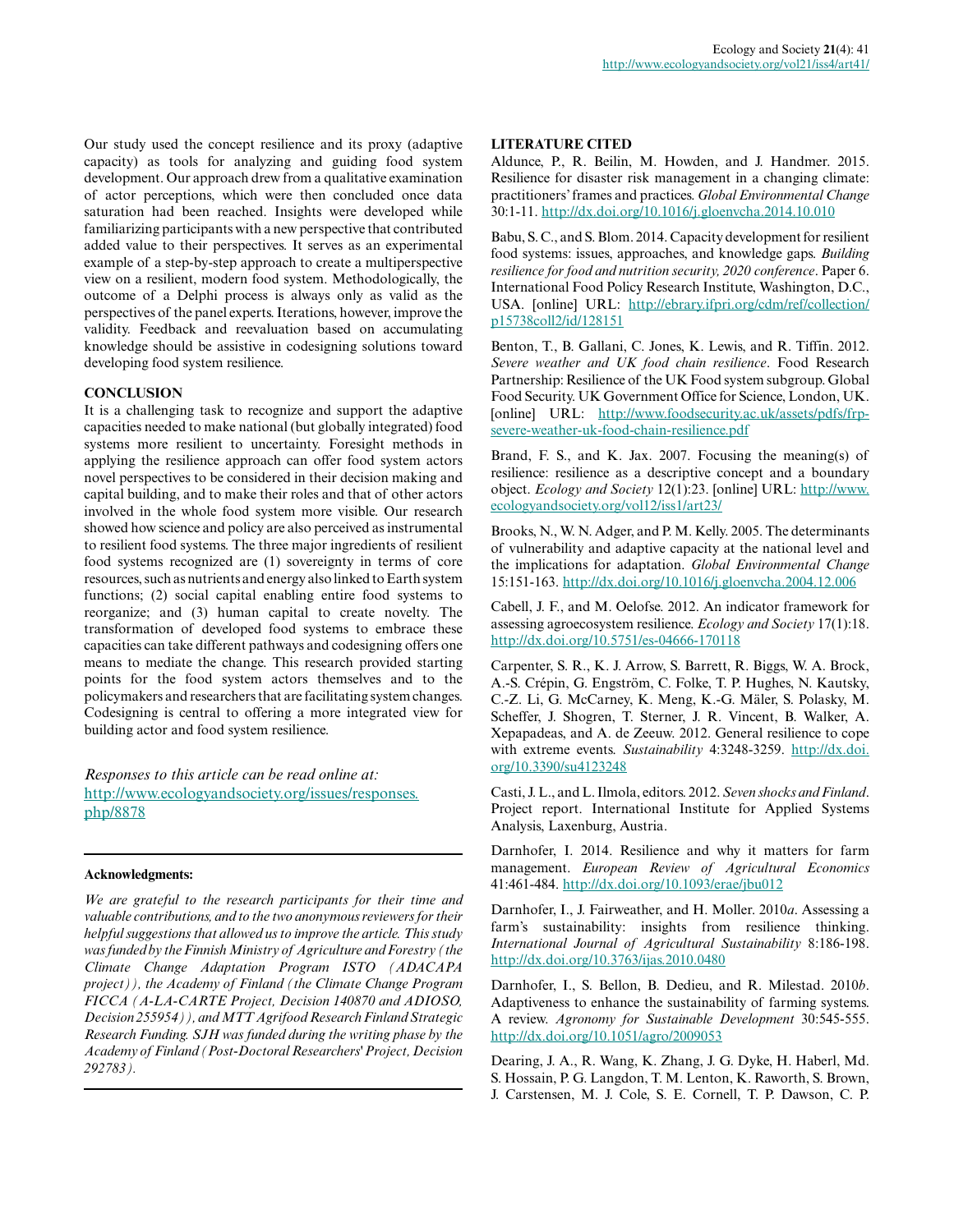Doncaster, F. Eigenbrod, M. Flörke, E. Jeffers, A. W. Mackay, B. Nykvist, and G. M. Poppy. 2014. Safe and just operating spaces for regional social-ecological systems. *Global Environmental Change* 28:227-238. [http://dx.doi.org/10.1016/j.gloenvcha.2014.06.012](http://dx.doi.org/10.1016%2Fj.gloenvcha.2014.06.012) 

Department of Environment, Food and Rural Affairs (DEFRA). 2009. *UK food security assessment: detailed analysis*. Department of Environment, Food and Rural Affairs, London, UK. [online] URL: [http://www.ifr.ac.uk/waste/Reports/food-assess-analysis-0908.](http://www.ifr.ac.uk/waste/Reports/food-assess-analysis-0908.pdf) [pdf](http://www.ifr.ac.uk/waste/Reports/food-assess-analysis-0908.pdf)

Dow, K., F. Berkhout, B. L. Preston, R. J. T. Klein, G. Midgley, and M. R. Shaw. 2013. Limits to adaptation. *Nature Climate Change* 3:305-307. [http://dx.doi.org/10.1038/nclimate1847](http://dx.doi.org/10.1038%2Fnclimate1847) 

Ericksen, P. J. 2008*a*. Conceptualizing food systems for global environmental change research. *Global Environmental Change* 18:234-245. [http://dx.doi.org/10.1016/j.gloenvcha.2007.09.002](http://dx.doi.org/10.1016%2Fj.gloenvcha.2007.09.002)

Ericksen, P. J. 2008*b*. What is the vulnerability of a food system to global change? *Ecology and Society* 13(2):14. [online] URL: <http://www.ecologyandsociety.org/vol13/iss2/art14/>

Eurostat. 2015. *Key figures on Europe*. 2015 edition. Eurostat statistical books. European Union, Luxembourg, Luxembourg. [online] URL: [http://ec.europa.eu/eurostat/web/products-statistical](http://ec.europa.eu/eurostat/web/products-statistical-books/-/KS-EI-15-001)[books/-/KS-EI-15-001](http://ec.europa.eu/eurostat/web/products-statistical-books/-/KS-EI-15-001) 

Fleming, A., A.-M. Dowd, E. Gaillard, S. Park, and M. Howden. 2015. "Climate change is the least of my worries": stress limitations on adaptive capacity. *Rural Society* 24:24-41. [http://](http://dx.doi.org/10.1080%2F10371656.2014.1001481) [dx.doi.org/10.1080/10371656.2014.1001481](http://dx.doi.org/10.1080%2F10371656.2014.1001481)

Folke, C., S. R. Carpenter, B. Walker, M. Scheffer, T. Chapin, and J. Rockström. 2010. Resilience thinking: integrating resilience, adaptability and transformability. *Ecology and Society* 15(4):20. [online] URL: [http://www.ecologyandsociety.org/vol15/iss4/](http://www.ecologyandsociety.org/vol15/iss4/art20/) [art20/](http://www.ecologyandsociety.org/vol15/iss4/art20/)

Frewer, L. J., A. R. H. Fischer, M. T. A. Wentholt, H. J. P. Marvin, B. W. Ooms, D. Coles, and G. Rowe. 2011. The use of Delphi methodology in agrifood policy development: some lessons learned. *Technological Forecasting and Social Change* 78:1514-1525. [http://dx.doi.org/10.1016/j.techfore.2011.05.005](http://dx.doi.org/10.1016%2Fj.techfore.2011.05.005)

Herrmann, R., A. Möser, and S. A. Weber. 2009. Grocery retailing in Germany: situation, development and pricing strategies. *Diskussionsbeiträge, Zentrum für internationale Entwicklungsund Umweltforschung* No. 41. [online] URL: [http://geb.uni](http://geb.uni-giessen.de/geb/volltexte/2012/8542/pdf/ZeuDiscPap_41.pdf)[giessen.de/geb/volltexte/2012/8542/pdf/ZeuDiscPap\\_41.pdf](http://geb.uni-giessen.de/geb/volltexte/2012/8542/pdf/ZeuDiscPap_41.pdf)

Hodbod, J., and H. Eakin. 2015. Adapting a social-ecological resilience framework for food systems. *Journal of Environmental Studies and Sciences* 5:474-484. [http://dx.doi.org/10.1007/](http://dx.doi.org/10.1007%2Fs13412-015-0280-6) [s13412-015-0280-6](http://dx.doi.org/10.1007%2Fs13412-015-0280-6) 

Holling, C. S. 1973. Resilience and stability of ecological systems. *Annual Review of Ecology and Systematics* 4:1-23. [http://dx.doi.](http://dx.doi.org/10.1146%2Fannurev.es.04.110173.000245) [org/10.1146/annurev.es.04.110173.000245](http://dx.doi.org/10.1146%2Fannurev.es.04.110173.000245) 

IBM Corporation. 2011. *SPSS Statistics for Windows 20.0*. IBM Corporation, Armonk, New York, New York, USA.

Kahiluoto, H., J. Kaseva, K. Hakala, S. J. Himanen, L. Jauhiainen, R. P. Rötter, T. Salo, and M. Trnka. 2014. Cultivating resilience by empirically revealing response diversity. *Global* *Environmental Change* 25:186-193. [http://dx.doi.org/10.1016/j.](http://dx.doi.org/10.1016%2Fj.gloenvcha.2014.02.002) [gloenvcha.2014.02.002](http://dx.doi.org/10.1016%2Fj.gloenvcha.2014.02.002)

Knuuttila, M., and E. Vatanen. 2015. Elintarvikemarkkinoiden tuontiriippuvuus. *Luonnonvara- ja biotalouden tutkimus* 70/2015. Luonnonvarakeskus, Helsinki, Finland. [online] URL: [http://](http://urn.fi/URN:ISBN:978-952-326-148-8) [urn.fi/URN:ISBN:978-952-326-148-8](http://urn.fi/URN:ISBN:978-952-326-148-8) 

Lacey, J., S. M. Howden, C. Cvitanovic, and A.-M. Dowd. 2015. Informed adaptation: ethical considerations for adaptation researchers and decision-makers. *Global Environmental Change* 32:200-210. [http://dx.doi.org/10.1016/j.gloenvcha.2015.03.011](http://dx.doi.org/10.1016%2Fj.gloenvcha.2015.03.011)

Lin, B. B. 2011. Resilience in agriculture through crop diversification: adaptive management for environmental change. *BioScience* 61:183-193. [http://dx.doi.org/10.1525/bio.2011.61.3.4](http://dx.doi.org/10.1525%2Fbio.2011.61.3.4) 

Linstone, H. A., and M. Turoff. 1975. *The Delphi method: techniques and applications*. Addison-Wesley, Boston, Massachusetts, USA.

Lipper, L., P. Thornton, B. M. Campbell, T. Baedeker, A. Braimoh, M. Bwalya, P. Caron, A. Cattaneo, D. Garrity, K. Henry, R. Hottle, L. Jackson, A. Jarvis, F. Kossam, W. Mann, N. McCarthy, A. Meybeck, H. Neufeldt, T. Remington, P. T. Sen, R. Sessa, R. Shula, A. Tibu, and E. F. Torquebiau. 2014. Climatesmart agriculture for food security. *Nature Climate Change* 4:1068-1072. [http://dx.doi.org/10.1038/nclimate2437](http://dx.doi.org/10.1038%2Fnclimate2437)

May, R. M., S. A. Levin, and G. Sugihara. 2008. Complex systems: ecology for bankers. *Nature* 451:893-895. [http://dx.doi.](http://dx.doi.org/10.1038%2F451893a) [org/10.1038/451893a](http://dx.doi.org/10.1038%2F451893a) 

Niemi, J., and J. Ahlstedt. 2015. Suomen maatalous ja maaseutuelinkeinot 2015. *Luonnonvara- ja biotalouden tutkimus* 25/2015. Luonnonvarakeskus, Helsinki, Finland. URL: [http://](http://urn.fi/URN:ISBN:978-952-326-026-9) [urn.fi/URN:ISBN:978-952-326-026-9](http://urn.fi/URN:ISBN:978-952-326-026-9) 

Niemi, J., and P. Rikkonen. 2010. *Maatalouspoliittisen toimintaympäristön ennakointi: miten käy kotimaisen elintarvikeketjun?* MTT Report 7. MTT Agrifood Research Finland, Jokioinen, Finland. URL: [http://www.mtt.fi/mttraportti/pdf/mttraportti7.](http://www.mtt.fi/mttraportti/pdf/mttraportti7.pdf) [pdf](http://www.mtt.fi/mttraportti/pdf/mttraportti7.pdf)

Norberg, J., J. Wilson, B. Walker, and E. Ostrom. 2008. Diversity and resilience of social-ecological systems. Pages 46-80 *in* J. Norberg, and G. Cumming, editors. *Complexity theory for a sustainable future*. Columbia University Press, New York, New York, USA.

Pingali, P., L. Alinovi, and J. Sutton. 2005. Food security in complex emergencies: enhancing food system resilience. *Disasters* 29:S5-S24. [http://dx.doi.org/10.1111/j.0361-3666.2005.00282.x](http://dx.doi.org/10.1111%2Fj.0361-3666.2005.00282.x)

Rikkonen, P., and P. Tapio. 2009. Future prospects of alternative agro-based bioenergy use in Finland - constructing scenarios with quantitative and qualitative Delphi data. *Technological Forecasting and Social Change* 76(7):978-990. [http://dx.doi.](http://dx.doi.org/10.1016%2Fj.techfore.2008.12.001) [org/10.1016/j.techfore.2008.12.001](http://dx.doi.org/10.1016%2Fj.techfore.2008.12.001)

Rockström, J., W. Steffen, K. Noone, Å. Persson, F. S. Chapin, III, E. Lambin, T. M. Lenton, M. Scheffer, C. Folke, H. J. Schellnhuber, B. Nykvist, C. A. de Wit, T. Hughes, S. van der Leeuw, H. Rodhe, S. Sörlin, P. K. Snyder, R. Costanza, U. Svedin, M. Falkenmark, L. Karlberg, R. W. Corell, V. J. Fabry, J. Hansen, B. Walker, D. Liverman, K. Richardson, P. Crutzen, and J. Foley.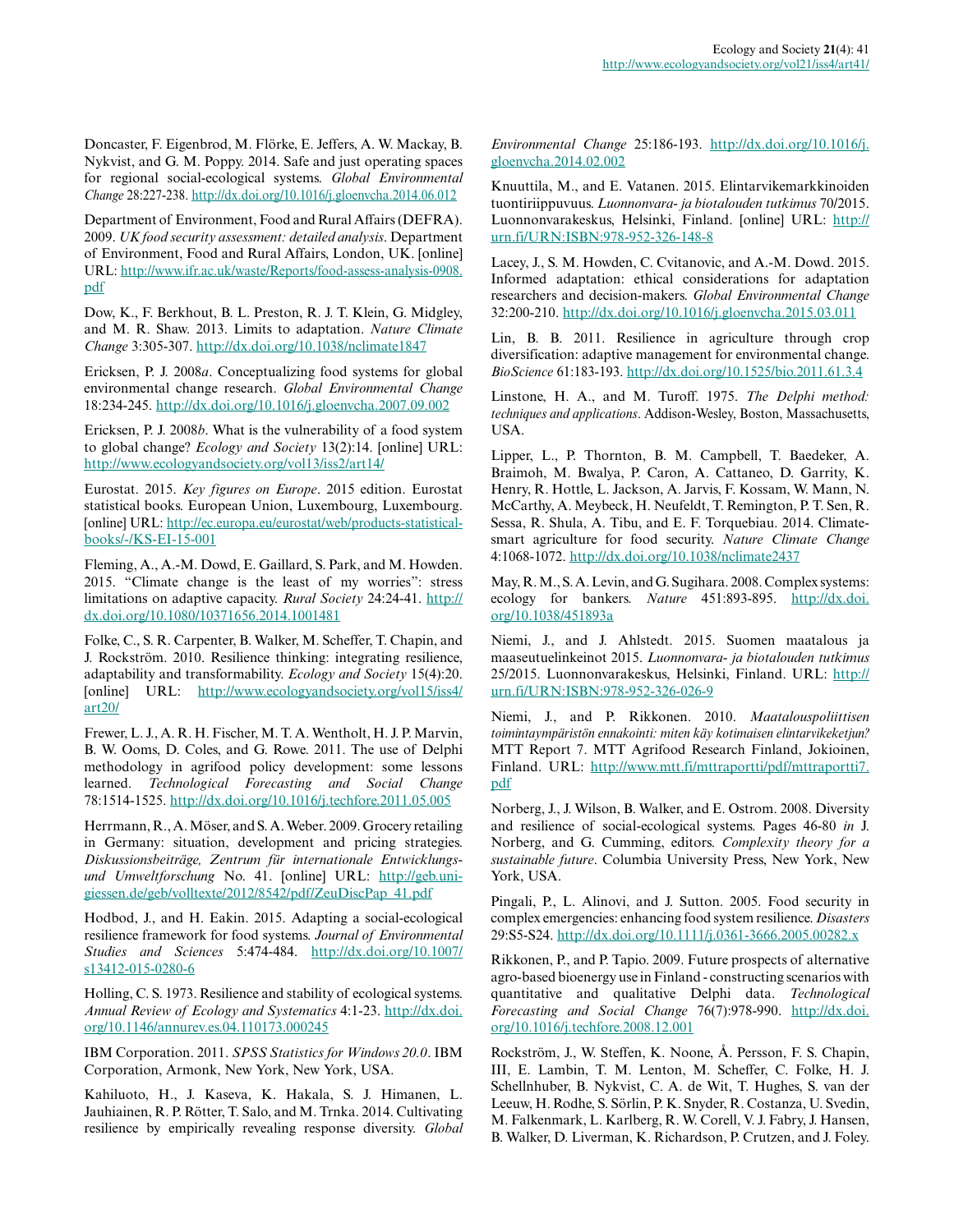2009. Planetary boundaries: exploring the safe operating space for humanity. *Ecology and Society* 14(2):32. [online] URL: [http://](http://www.ecologyandsociety.org/vol14/iss2/art32/) [www.ecologyandsociety.org/vol14/iss2/art32/](http://www.ecologyandsociety.org/vol14/iss2/art32/) [http://dx.doi.org/10.1111/](http://dx.doi.org/10.1111%2Fj.1540-5842.2010.01142.x) [j.1540-5842.2010.01142.x](http://dx.doi.org/10.1111%2Fj.1540-5842.2010.01142.x)

Smit, B., and J. Wandel. 2006. Adaptation, adaptive capacity and vulnerability. *Global Environmental Change* 16:282-292. [http://dx.](http://dx.doi.org/10.1016%2Fj.gloenvcha.2006.03.008) [doi.org/10.1016/j.gloenvcha.2006.03.008](http://dx.doi.org/10.1016%2Fj.gloenvcha.2006.03.008) 

Steinert, M. 2009. A dissensus based online Delphi approach: an explorative research tool. *Technological Forecasting and Social Change* 76:291-300. [http://dx.doi.org/10.1016/j.techfore.2008.10.006](http://dx.doi.org/10.1016%2Fj.techfore.2008.10.006) 

Tapio, P., R. Paloniemi, V. Varho, and M. Vinnari. 2011. The unholy marriage? Integrating qualitative and quantitative information in Delphi processes. *Technological Forecasting and Social Change* 78:1616-1628. [http://dx.doi.org/10.1016/j.](http://dx.doi.org/10.1016%2Fj.techfore.2011.03.016) [techfore.2011.03.016](http://dx.doi.org/10.1016%2Fj.techfore.2011.03.016)

Tendall, D. M., J. Joerin, B. Kopainsky, P. Edwards, A. Shreck, Q. B. Le, P. Kruetli, M. Grant, and J. Six. 2015. Food system resilience: defining the concept. *Global Food Security* 6:17-23. [http://dx.doi.org/10.1016/j.gfs.2015.08.001](http://dx.doi.org/10.1016%2Fj.gfs.2015.08.001)

Thompson, J., and I. Scoones. 2009. Addressing the dynamics of agri-food systems: an emerging agenda for social science research. *Environmental Science and Policy* 12:386-397. [http://dx.doi.](http://dx.doi.org/10.1016%2Fj.envsci.2009.03.001) [org/10.1016/j.envsci.2009.03.001](http://dx.doi.org/10.1016%2Fj.envsci.2009.03.001) 

Varho, V., P. Rikkonen, and S. Rasi. 2016. Futures of distributed small-scale renewable energy in Finland - a Delphi study of the opportunities and obstacles up to 2025. *Technological Forecasting and Social Change* 104:30-37. [http://dx.doi.org/10.1016/j.](http://dx.doi.org/10.1016%2Fj.techfore.2015.12.001) [techfore.2015.12.001](http://dx.doi.org/10.1016%2Fj.techfore.2015.12.001)

Vervoort, J. M., P. K. Thornton, P. Kristjanson, W. Förch, P. J. Ericksen, K. Kok, J. S. I. Ingram, M. Herrero, A. Palazzo, A. E. S. Helfgott, A. Wilkinson, P. Havlík, D. Mason-D'Croz, and C. Jost. 2014. Challenges to scenario-guided adaptive action of food security under climate change. *Global Environmental Change* 28:383-394. [http://dx.doi.org/10.1016/j.gloenvcha.2014.03.001](http://dx.doi.org/10.1016%2Fj.gloenvcha.2014.03.001)

Walker, B., S. Carpenter, J. Anderies, N. Abel, G. S. Cumming, M. Janssen, L. Lebel, J. Norberg, G. D. Peterson, and R. Pritchard. 2002. Resilience management in social-ecological systems: a working hypothesis for a participatory approach. *Conservation Ecology* 6(1):14. [http://dx.doi.org/10.5751/es-00356-060114](http://dx.doi.org/10.5751%2Fes-00356-060114)

Walker, B., and D. Salt. 2006. *Resilience thinking: sustaining ecosystems and people in a changing world*. Island, Washington, D.C., USA.

Webropol Oy. 2002. *Webropol 1.0 software*. Webropol Oy, Helsinki, Finland.

Williams, C., A. Fenton, and S. Huq. 2015. Knowledge and adaptive capacity. *Nature Climate Change* 5:82-83. [http://dx.doi.](http://dx.doi.org/10.1038%2Fnclimate2476) [org/10.1038/nclimate2476](http://dx.doi.org/10.1038%2Fnclimate2476) 

Wise, R. M., I. Fazey, M. Stafford Smith, S. E. Park, H. C. Eakin, E. R. M. Archer van Garderen, and B. Campbell. 2014. Reconceptualising adaptation to climate change as part of pathways of change and response. *Global Environmental Change* 28:325-336. [http://dx.doi.org/10.1016/j.gloenvcha.2013.12.002](http://dx.doi.org/10.1016%2Fj.gloenvcha.2013.12.002)

Wood, S. A., A. S. Jina, M. Jain, P. Kristjanson, and R. S. DeFries. 2014. Smallholder farmer cropping decisions related to climate variability across multiple regions. *Global Environmental Change* 25:163-172. [http://dx.doi.org/10.1016/j.gloenvcha.2013.12.011](http://dx.doi.org/10.1016%2Fj.gloenvcha.2013.12.011)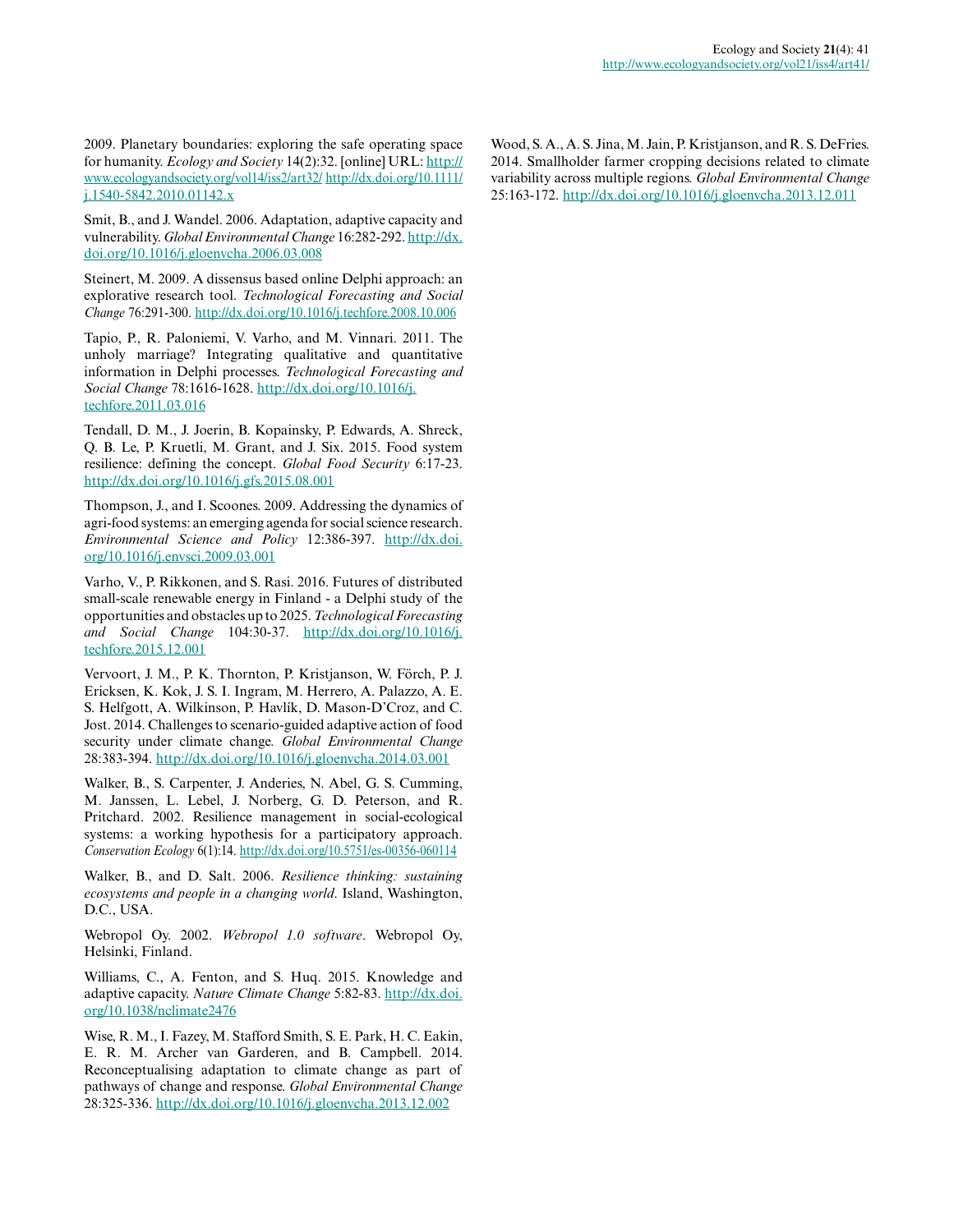## **Appendix 1**

**Table A1.1.** Suggestions from the brainstorming session of the determinants of adaptive capacity in terms of actors and for the food system as a whole. Determinants are classified based on their predicted central role in strengthening biological and physical resources, social and human capital, or economic resilience.

|                                    | Biological and physical<br>resources                                                                                                                                                                                                                                                                                                                                                                                                                                                                                                                                                                                                                                                                                                                                       | Social and human capital                                                                                                                                                                                                                                                                                                                                                                                                                                                                                                                                                                                                                                                                                            | Economic resilience                                                                                                                                                                                                                                                                                                                                                                                                                                      |
|------------------------------------|----------------------------------------------------------------------------------------------------------------------------------------------------------------------------------------------------------------------------------------------------------------------------------------------------------------------------------------------------------------------------------------------------------------------------------------------------------------------------------------------------------------------------------------------------------------------------------------------------------------------------------------------------------------------------------------------------------------------------------------------------------------------------|---------------------------------------------------------------------------------------------------------------------------------------------------------------------------------------------------------------------------------------------------------------------------------------------------------------------------------------------------------------------------------------------------------------------------------------------------------------------------------------------------------------------------------------------------------------------------------------------------------------------------------------------------------------------------------------------------------------------|----------------------------------------------------------------------------------------------------------------------------------------------------------------------------------------------------------------------------------------------------------------------------------------------------------------------------------------------------------------------------------------------------------------------------------------------------------|
| Primary<br>production<br>(farmers) | Farm size<br>Age of the farmer<br>Amount of land area<br>Soil quality<br>Diversity of crops grown<br>Diversity of crop rotation<br>Diversity of crop cultivars grown<br>Advanced agri-technology<br>Livestock housing at use<br>Quality of production: livestock<br>material, crop yields etc.<br>Water resources available for<br>use<br>Transport and other public<br>infrastructure<br>Self-sufficiency in production<br>inputs<br>Self-sufficiency in energy<br>Own storages for production<br>goods<br>Energy efficiency<br><b>Efficiency of logistics</b><br>Exploitation of information and<br>communication technology<br><b>Closeness to markets</b><br>Direct sales from farm<br>Diversity in purchasing<br>production inputs<br>Diversity in marketing channels | Level of education and<br>knowledge<br>Expertise in the main<br>production line<br>Knowledge on continuing of<br>a family farm by the next<br>generation<br>Communication with co-<br>farmers<br>Farmer co-operation in using<br>machinery<br>Farmer co-operation in<br>manure distribution and<br>producing feed<br>Farmer co-operation in<br>marketing<br>Dialogue with other food<br>system actors<br>Co-operation with advising<br>Co-operation with research<br>Co-operation with<br>administration<br>Direct international contacts<br>and efforts towards export<br>Longevity and trust in client<br>relations<br>Activity in interest<br>organizations<br>Societal activity<br>Possibility for land trading | Current profitability<br>Surveillance of<br>profitability in the long<br>run<br>Current capital<br>Ratio of debt<br>Earlier investments<br>Availability of<br>investment support<br>Availability of loan<br>capital<br>Willingness and<br>capability for risk<br>taking<br>Pluriactivity<br>Amount of contract-<br>based production<br>Length of contracts<br>Share of forestry<br>Additional incomes by<br>working outside farm<br>Voluntary insurances |
| Production<br>input industry       | Size of enterprise<br>Environmental awareness in<br>processes<br>Energy efficiency<br><b>Efficiency of logistics</b><br>Diversity of suppliers<br>Diversity of sales channels<br><b>Closeness to customers</b><br>Reserve supplies<br>Dependence from import<br>Market research and future<br>foresight                                                                                                                                                                                                                                                                                                                                                                                                                                                                    | Longevity and trust in client<br>relations<br>Diversity of international<br>contacts<br>Longevity of international<br>contacts<br>Public image and societal<br>responsibility<br>Communication with co-<br>producers<br>Dialogue with other food<br>system actors<br>Co-operation with research<br>Co-operation with                                                                                                                                                                                                                                                                                                                                                                                                | <b>Current profitability</b><br>Willingness and<br>capability for risk<br>taking                                                                                                                                                                                                                                                                                                                                                                         |